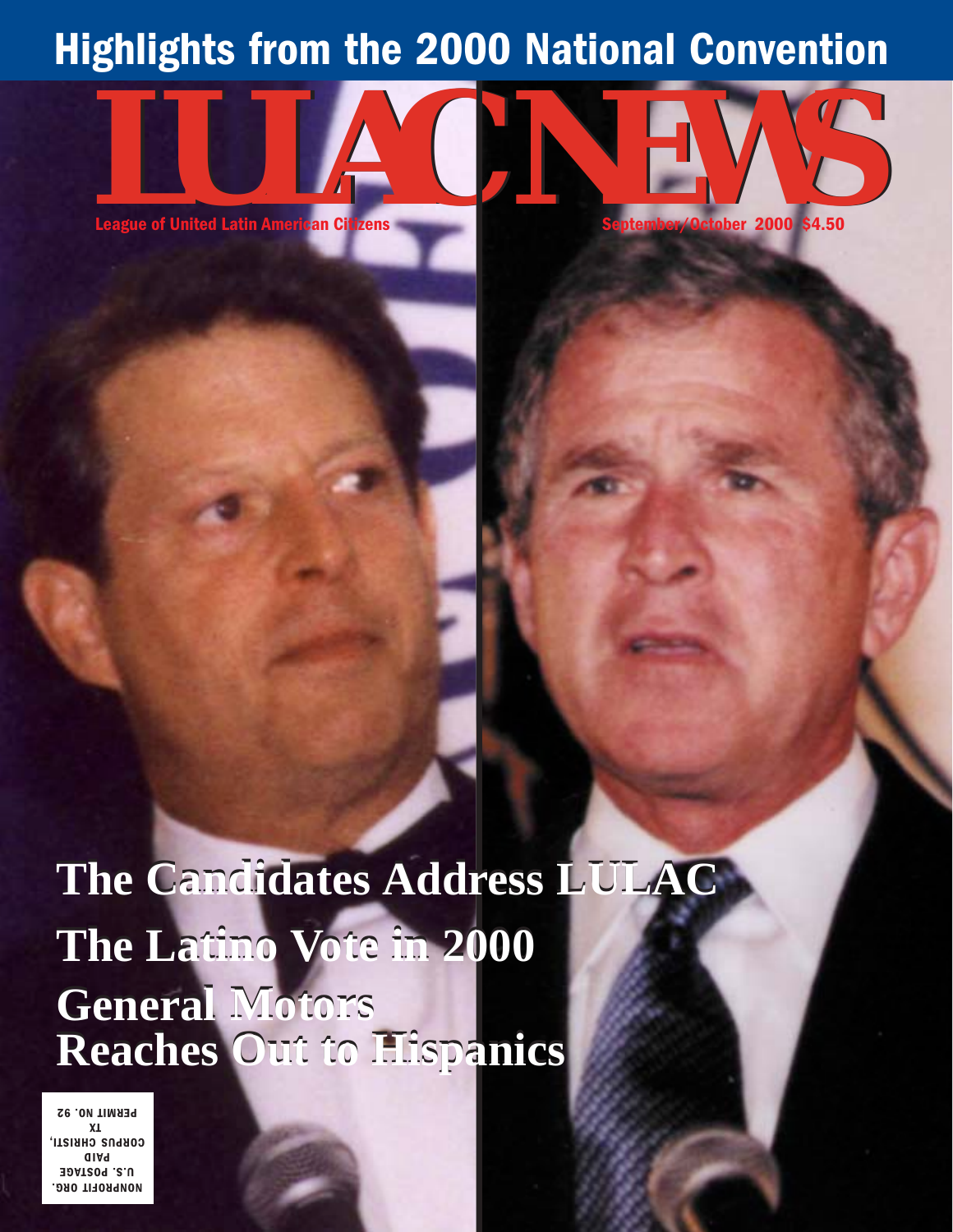# **President's Message**

ear Brothers and Sisters of LULAC**:**



First of all, I would like to thank you for choosing me as your leader for another year. I have been blessed with the honor of serving you for the past two years and I look forward to leading LULAC into the next century. I also would like to thank all of the LULAC members who traveled to our nation's capital to participate in our 71st national convention. What a convention it was!

### The Latino Vote

Those of you who made it to the convention had the exciting opportunity to hear from presidential candidates George W. Bush and Al Gore. We listened closely as they talked about some of their initiatives and what they plan to do for our community should they be elected president. The reason that Bush and Gore took the time out of their busy campaign schedules to address LULAC is that they both know how important the Latino vote will be this November.

I mention this to you because it is crucial that we register every single eligible Hispanic voter this fall and get out to the polls on Election Day. There is nothing of greater importance this year than demonstrating our political influence and showing all of America that Latinos are here to stay and our voices will be heard. If we expect the future to be brighter and changes to occur that better ourselves and our community, we must speak through the polls and exercise our right and duty as American citizens.

I call on our membership throughout the nation to organize voter registration drives and inform not only your fellow LULAC members, but all members of the Latino community about what is at stake in the upcoming elections and how we all can make a difference. It does not matter whether you vote Republican, Democratic, or for any other party. What matters is that your vote is counted and that you are part of the Democratic process that makes America so great.

### **Membership**

Now that we have concluded the most successful LULAC national convention in the organization's history, it is time to return our focus back to the community we serve.

We are the only Hispanic membership organization with a grassroots base that extends across the land and to the island of Puerto Rico. Now is the time to continue the great work we have started by increasing membership and devoting more time to the programs and community work that help our neighborhoods and people prosper.

In order to continue advocating for Latinos on Capitol Hill, generating enough revenue to adequately run the organization and its programs, and taking positive steps forward in this new century, LULAC must continue to grow its membership. We have many gogetters out in the community who are striving to make LULAC the best and biggest organization we can be. But we can do more.

We are strong in Texas, our birthplace, and in many states like

California, Illinois, Florida, and the island of Puerto Rico. We must continue to reach out in those states to members of the community who are not part of LULAC. But we also need to start looking in places we have not traditionally seen Latino faces.

As I travel the country, I see so many brown faces in places like Tennessee, Maryland, Minnesota, Connecticut, Idaho and many others. Our numbers are growing all over the country. What better time than now to reach out our hands and educate our fellow Latinos about LULAC and the work we do to improve the lives of our people?

We also need to look at the states where LULAC can grow. Places like New York, Nevada, Virginia, Georgia, Colorado, Massachusetts and Indiana. While we have a presence in many areas, there is room to increase council numbers and membership to levels never before seen in our organization.

I will be working with the LULAC National Board of Vice Presidents and State Directors in an attempt to drive all LULACers to go out and start membership drives in their communities. You can use special events such as job fairs, conventions, meetings and other gatherings to hand out membership pamphlets and information. You can also push LULAC membership at the same time you are registering people in your community to vote. The two go hand-in-hand, voting so your voice can be heard and increasing that voice by joining the oldest and largest Latino organization in the nation. Let's work together to increase our council numbers and membership nationwide.

### The Future of LULAC

The upcoming year and beyond will either demonstrate the increased power of Latinos or a lost opportunity. As we grow into the largest minority (we are already there if you include Puerto Rico), we must also grow economically.

LULAC has recently entered into an agreement with Mastercard that will help Latinos learn more about saving and investing money. The partnership calls for Mastercard to work with select LULAC councils as a pilot, providing counseling and literature to assist our community in increasing its economic status.

We also will be proceeding with our Empower the Community Through Technology Program. This will develop community centers around the country where Latinos can go to get access to the Internet and receive computer training. It will help many members of the Latino community become computer literate, enabling them to be considered for jobs they otherwise may not qualify for. By doing so, it directly impacts the economic status of a family, and when applied to many families across the country, can have a major impact on the financial well-being of our growing neighborhoods.

Let us not squander the opportunities before us. The future of the Latino community in America is brighter than ever. We must seize the moment as LULACers and increase membership, register more voters, and make our voices heard in November.

Sincerely,

Rick Dovalina LULAC National President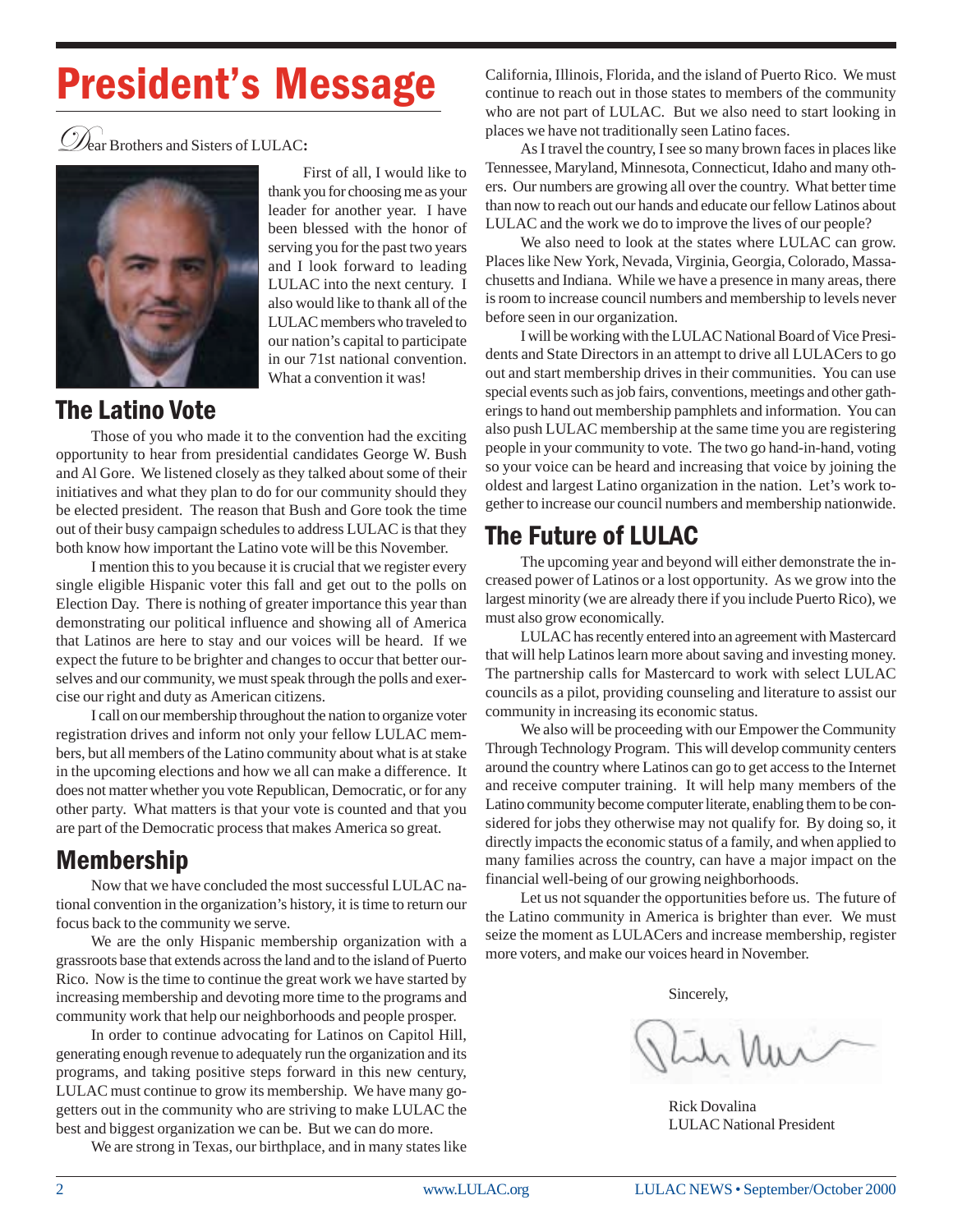### **LULAC Displays Latino Political Power at 71st National Convention**

International candidates, one former<br>presidential candidate, numerous<br>policy workshops filled to capacity a 160presidential candidates, one former presidential candidate, numerous policy workshops filled to capacity, a 160 booth exhibit area, a job fair, and a week full of exciting events, LULAC's 71st Annual Convention was the most successful convention in LULAC's history.

Working from the theme of "Building Unity for the New Millennium," the convention returned to the nation's capital for the first time in ten years, focusing on critical issues in the Latino community, the importance of the Latino vote in 2000, and a new direction for LULAC in the next century.

#### The Power of Latinos in 2000

Latinos' ability to affect the outcome of the presidential election this year has been in the national spotlight, particularly with the media. But this phenomenon proved itself true when the Democratic nominee, Vice President Al Gore, and the Republican nominee, Texas Governor George W. Bush, made special points to stop by and address the LULAC membership.

Even Senator John McCain (R-AZ), who strongly challenged Bush in the Republican primaries, made a point of reaching out to Latinos, who could possibly be an even bigger part of the electorate in 2004 should he decide to run again.

Bush kicked off the convention, appearing at the Friends of LULAC Luncheon on Monday afternoon. He was greeted by an enthusiastic LULAC crowd and said that as the Governor of Texas, he was proud of the state's diversity.

"Texas is a better place because of the Hispanic influence," said Bush. "Texas is rich in our diversity and better for it."

He highlighted entrepreneurial growth among Latinos, the positive impact of NAFTA on Mexico and Latin America, and put forth his new initiative to reform the Immigration and Naturalization Service (INS).

"I am going to ask the Congress to create two separate agencies," said Bush, "one for law enforcement, every nation must protect their borders, and we can do so in a humane way.

"But the other half of the INS equation is the service side, the immigration side, where people ought to be asking, 'How can I help you?', not how long the line will be. We ought to be saying loud and clear to people that the INS is to help families and to help people understand the maze of rules and regulations. The INS needs reform, and that's exactly what I am going to do should I become the president."

Bush went on to say that family members should be able to be reunited with their families while they wait for their applications to be processed. He talked about education, saying that schools should be held more accountable, and that he rejects English Only and supports English Plus.

The Republican candidate closed his speech by asking for the vote in November.

"I'm not too bashful to ask for the vote," he said. "I was raised in Texas politics, where it's said, 'if you don't ask, you don't get.' I'm here asking."

Sen. McCain addressed the Unity Luncheon on Thursday. He highlighted his thirteen years as a senator in Arizona and mentioned how proud he was to represent so many Hispanics. He also expressed his strong support for bilingualism.

"I love to hear Spanish spoken on the streets of Phoenix," he said. "Yes, we all need to speak English if we are to succeed in this country. But no one should have to abandon the language of their birth to learn the language of their future."

McCain discussed the growing His-



**Texas Governor George W. Bush asks for the Latino vote in the upcoming elections. (Luis Nuño)**

panic population and the increased buying power and political capabilities that accompany that. He then spent the last five minutes of his speech talking about his former rival Bush and the upcoming election. He strongly advocated for the Texas Governor and asked that everyone support his fellow Republican in November.

"Governor Bush leads my party, and I believe that ours is the party that best rewards work," he added. "He has a well-earned reputation for reaching out to all his constituents in pursuit of a stronger national unity."

Vice President Al Gore arrived at the convention on Friday to keynote the Presidential Banquet. He was introduced by United States Secretary of Energy Bill Richardson, who himself received a standing



**Arizona Senator John McCain jokes with the LULAC audience. (Luis Nuño)**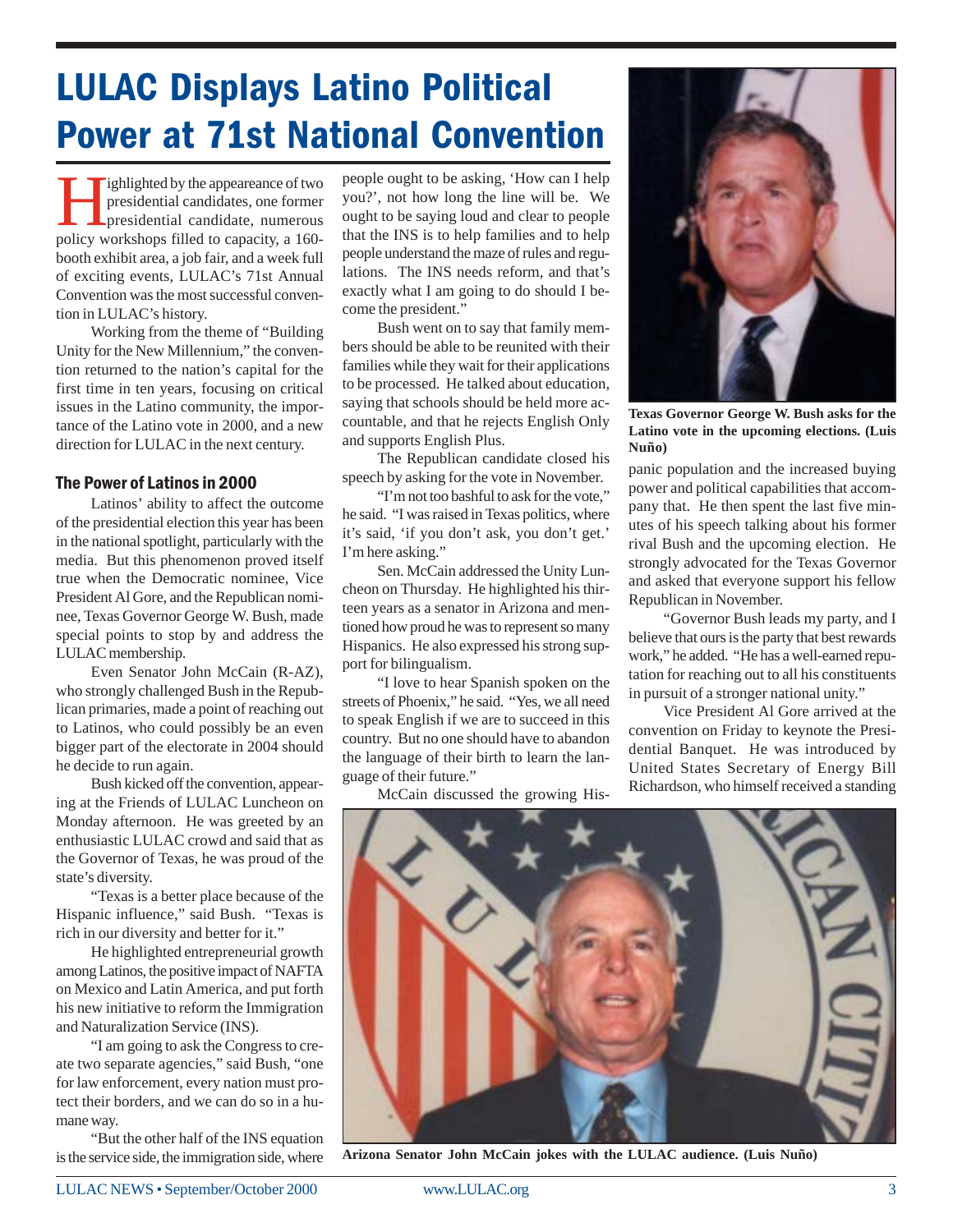ovation for his long-term commitment and work on behalf of the Latino community.

Gore opened on a personal note, mentioning the 30th wedding anniversary he and his wife Tipper had just celebrated. He also said he was excited about his grandson's first birthday soon to come and that you could already hear his first word, "abuelito."

He then went on to more serious issues, talking about the need to improve the nation's schools. He called for the hiring of 100,000 new teachers, higher standards for teachers and smaller class sizes. He also stated that the nation needed to upgrade health care.

"I'll fight for a Patients' Bill of Rights because you should always get the best health care, not just the cheapest," Gore said. "I am committed to bring access to fully affordable health coverage to every child in this nation by the end of the next presidential term."

He mentioned the judicial nomination of Enrique Moreno in Texas and the political game played by Congress in regards to many minority nominees. He also expressed hope about continuing toward the goal of building one America that celebrates and transcends our differences.

He closed by also asking for the vote. "Let's take the White House in November," he stated. "If you believe we can unleash the promise of every brave young Latino in this nation, not just on the fields of battle, but in every field of endeavor, then join with me."

#### Themes of the Day

Throughout the week, convention participants focused on the most important issues facing the Latino community today. Each day of the convention concentrated on a specific issue or "theme of the day."

On Monday, participants in LULAC's National Training Institute discussed the need to increase Hispanic representation in government. District of Columbia Mayor Anthony Williams welcomed LULAC to the city. Participants later heard from Janice LaChance, Director of the U.S. Office of Personnel Management, and her Deputy Director John Sepulveda. They discussed the lack of Hispanics working in federal government and LULAC members expressed their concern in regards to Hispanics being therefore underserved.

Government and grassroots partnerships was the theme for Tuesday. The day opened with an awards ceremony honoring our nation's top law enforcement officials. Throughout the day, several prominent speak-



**Vice President Al Gore at the Presidential Banquet. (Luis Nuño)**

ers, including Deputy Attorney General Eric Holder, highlighted the need for increased collaboration between the government and the community it serves. There was also a panel discussion on building unity among our nation's diverse communities in order to achieve common goals.

Wednesday focused on economic empowerment as the main issue leading the new civil rights agenda. Issues such as the digital divide, smart money management, Latinos in organized labor, and the growing income gap facing Latinos in the new economy, were addressed throughout the day. Participants heard from Leo Guzman of Guzman and Company, the only Latino to hold a seat on the New York Stock Exchange. They also listened to George Herrera, President of the U.S. Hispanic Chamber of Commerce, Congressman Joe Baca (D-CA), and George Muñoz, President of the Overseas Private Investment Corporation.

We made an effort to redefine the Latino image on Thursday, with a special emphasis on the negative portrayal of Latinos in the media and the lack of representation in front of and behind the cameras. Other issues covered included new trends in civil rights, Puerto Rico in the new century, diversity and multiculturalism, and immigration. Key speakers included Dr. Carlos Pesquera, 2000 gubernatorial candidate for Puerto Rico, Hon. Carlos Romero Barceló, Resident Commissioner of Puerto Rico, Gloria Tristani, FCC Commissioner, Maria Echaveste, Deputy Chief of Staff at the White House, and Fred Soto, motivational speaker.

**(continued on page 22)**



**Energy Secretary Bill Richardson receives a tremendous welcome among LULAC friends at the Presidential Banquet. (Luis Nuño)**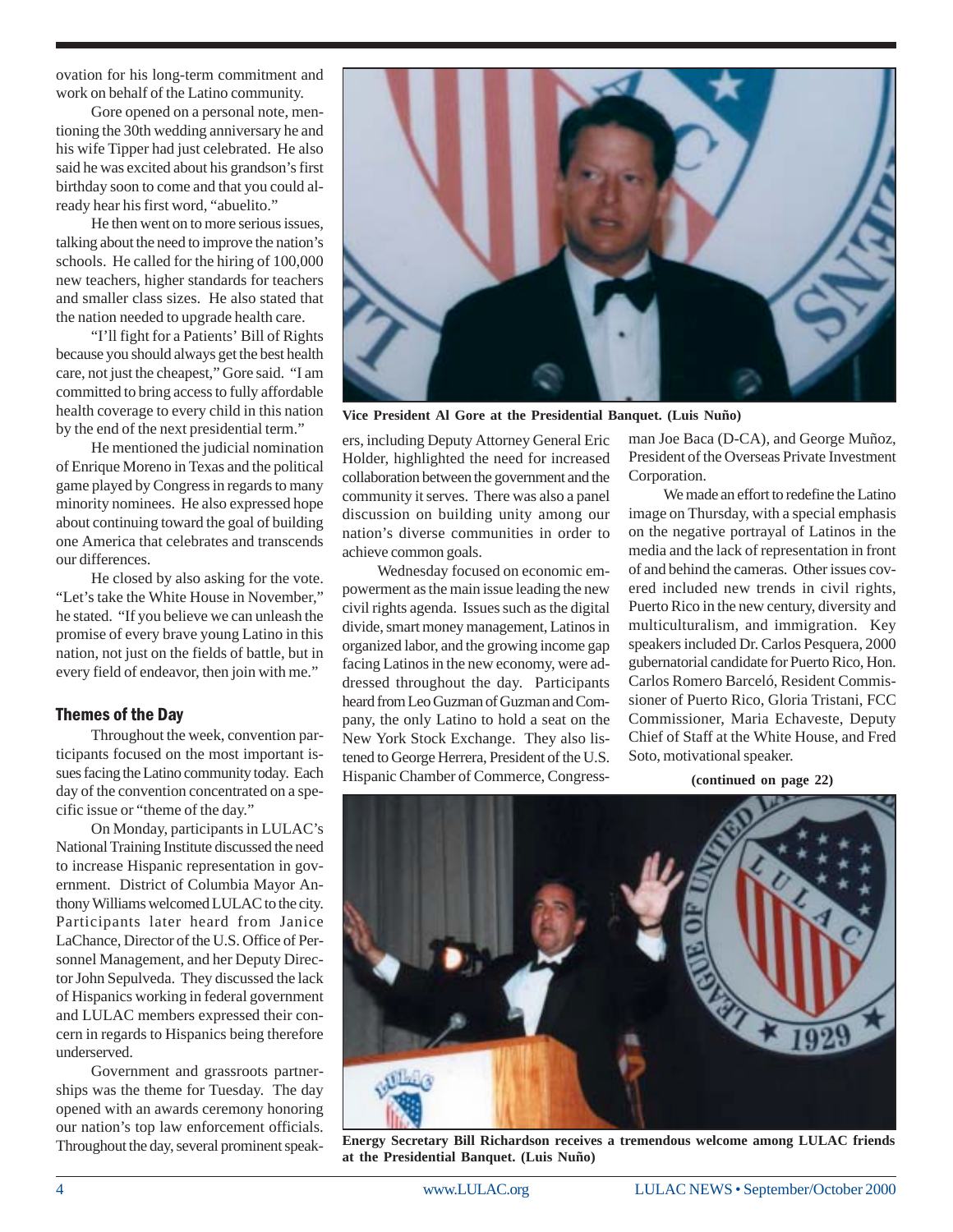# **2000 LULAC National Convention 2000 LULAC National Convention**

Photos by Luis Nuño



**Conference participants try their luck at Casino Night, sponsored by Council 11041.**



**National President Rick Dovalina discusses Latino issues with Republican presidential candidate George W. Bush.**



**LULAC Natonal Treasurer Hector Flores receives the Ohtli Award from Mexican Ambassador Jésus F. Reyes-Heroles.**



**National VP for Youth Juan Carlos Lizardi and Youth President Victoria Neave (third & fourth from right) smile with youth awardees.**



**Dr. Carlos Pesquera, Puerto Rico gubernatorial candidate, addresses members at the Unity Luncheon.**



**Board members Blanca Vargas and Regla González help President Dovalina and his wife Lisa open the exhibit area.**



**President Dovalina and his wife Lisa relax in the friendly atmosphere of the Phoenix Convention Bureau's booth.**



**LULAC Women Hall of Fame Award recipients stand together at the Luncheon dedicated in their honor.**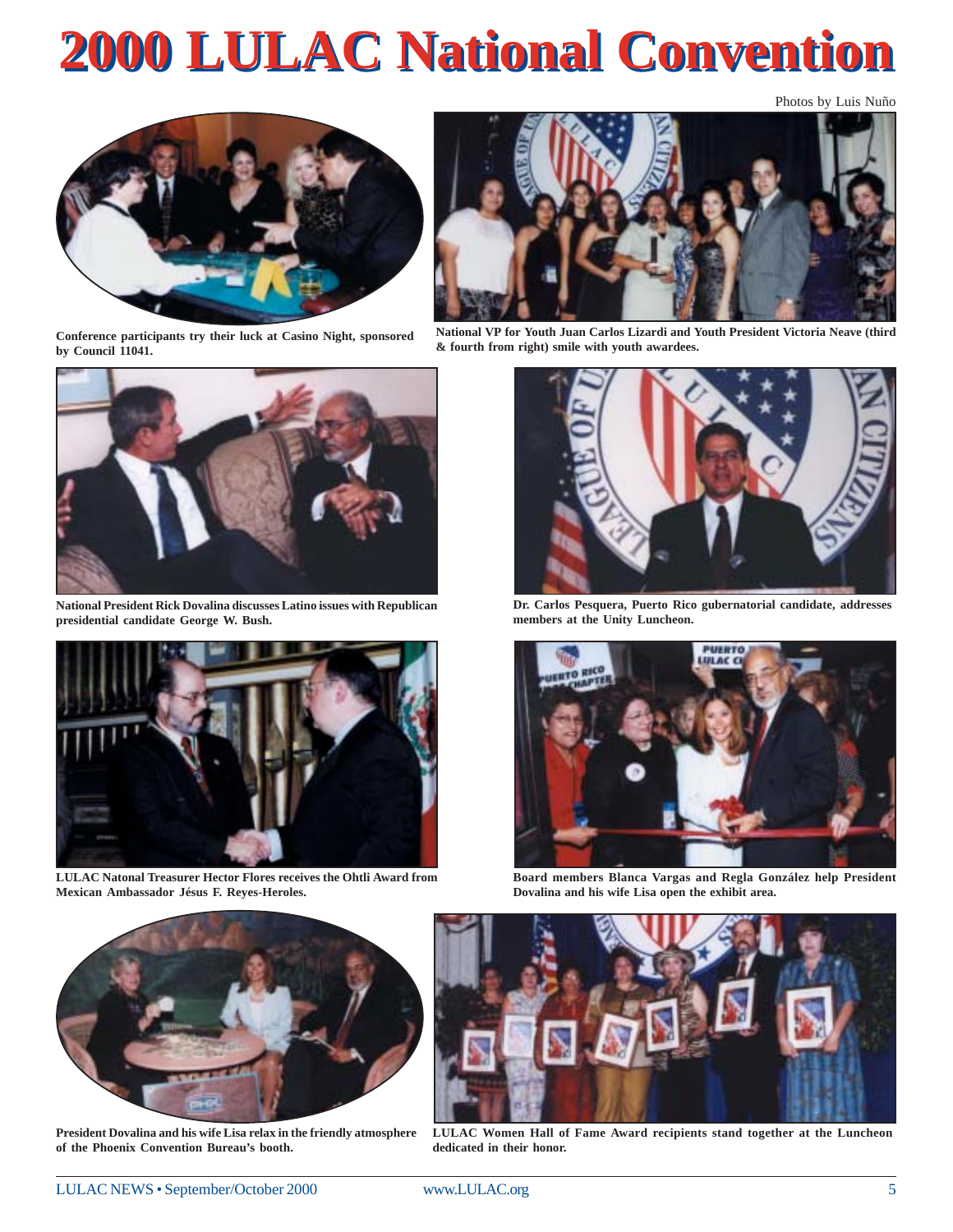Photos by Luis Nuño



**USHCC President George Herrera, MasterCard's Catherine Cummings, President Dovalina and Leo Guzman of Guzman and Co. join hands for future Latino economic development.**



**The White House's Mickey Ibarra, Rick Dovalina, and Army Secretary Louis Caldera with David Adame, winner of the Felix Tijerina award for service to the League and LULAC member for 50 years.**



**President Dovalina presents Rafael Garcia of the Philip Morris Co. with a small token of appreciation.**



**LULACers enjoy the festivities at Noche de Puerto Rico.**



**President Rick Dovalina with General Motors Vice President Rod Gillum.**



**Overseas Private Investment Corporation President George Muñoz addresses the Washington Gala.**



**Members of the Puerto Rico panel, including Miriam Ramírez de Ferrer, Jeffrey Farrow of the White House, Dr. Carlos Pesquera of the New Progressive Party, and Puerto Rico Resident Commissioner Carlos Romeró-Barcelo address the media.**



**Youth from LNESC's Young Readers Program make their way through the exhibit area.**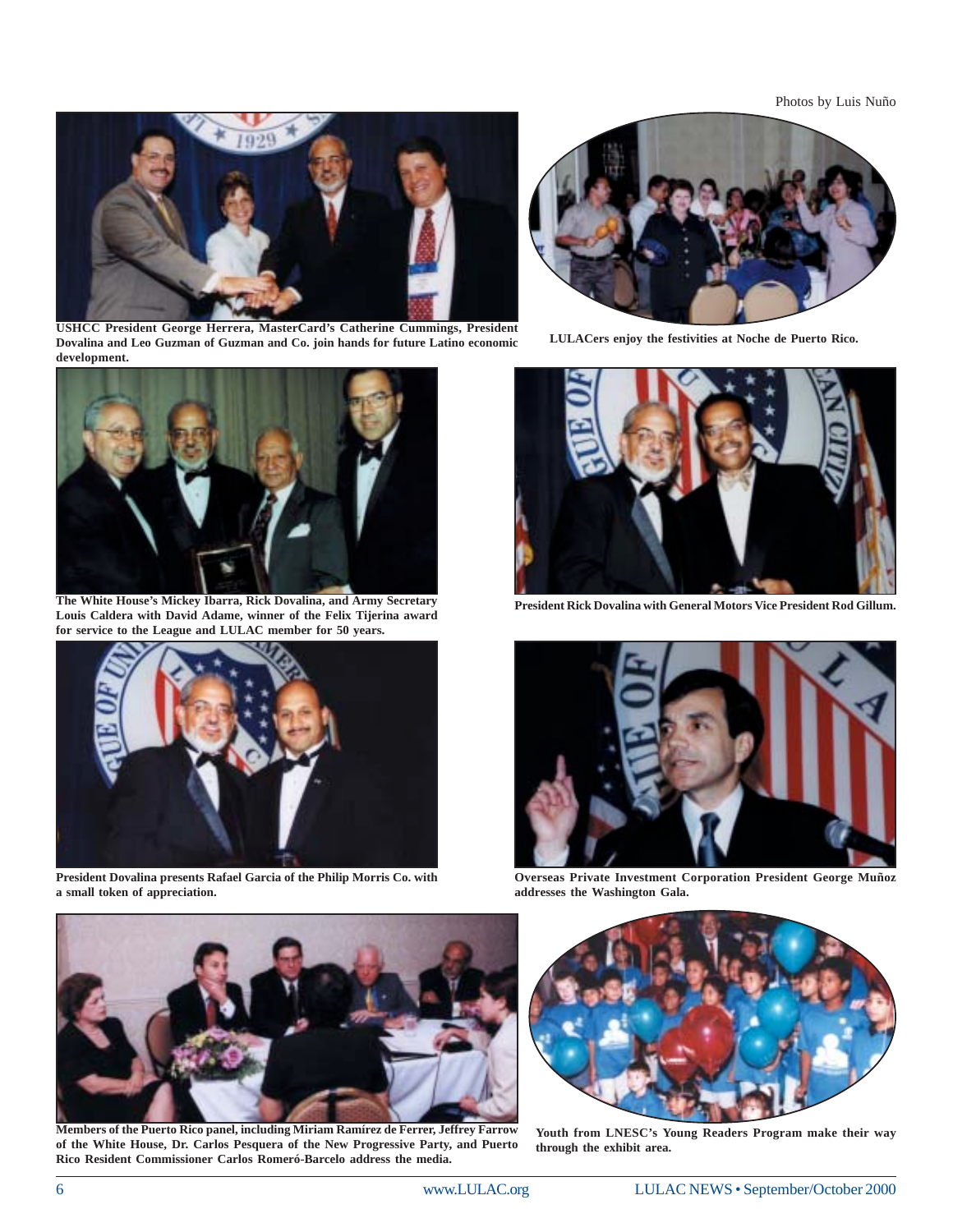# ECOWINS COULT THE National Hispanic Council on Aging, the National Hispanic Council on Aging, the hot issues unifying Latinos this election year<br>include education, racism and prejudice, eco-**The Power of the Latino Vote**

s the November elections loom<br>closer, parties and candidates are<br>reaching out to the Latino commu-<br>nity in ever growing numbers. Estimates from closer, parties and candidates are reaching out to the Latino community in ever growing numbers. Estimates from the U.S. Census confirming the rapid expansion of the Latino population have created a tidal wave of activities aimed at wooing Hispanic voters across the nation.

Since 1990, 1.5 million Latinos have become naturalized U.S. citizens. There will be close to 7 million registered Latino voters

one's point of origin, length of time in United States, and income levels.

Although Latinos share a common history of Spanish colonialism and similar nation building, they differ in political processes and agendas. Despite having citizenship, Puerto Ricans can vote in a presidential election only if they live on the mainland and establish residency. Cuban-Americans are concentrated in South Florida and tend to be conservative. Mexican-American voting patthe National Hispanic Council on Aging, the hot issues unifying Latinos this election year include education, racism and prejudice, economic empowerment, and English-language acquisition. Moreover, in two of the studies, high numbers of respondents also favored stronger gun control laws, greater access to quality health insurance, and penalties for companies polluting the environment.

As pollsters attempt to predict the Latino vote, Latino voters are assessing the presidential candidates' positions on these very issues. At LULAC's National Convention in Washington, D.C., members converged to discuss the issues most salient to their local communities.

Education, and more specifically, a



across the nation by November. In California, Texas, Florida, Illinois and New York, five key electoral states, Latinos have emerged as powerful allies for candidates seeking office.

Like any voting group, Latinos are not easily categorized and voting patterns neatly generalized. However, several major factors play out as key decision-making variables:

terns are very issue-oriented, divided according to income levels and generation. And other groups such as Central Americans are just starting to realize that they too have a voice and can play a significant role in the upcoming elections.

According to studies and polls by the Southwest Voter Registration Education Project, the Public Broadcast Latino Poll commitment to turn around the school systems serving Latino students across the nation, arose as one of the most vital problems. Other important issues for LULAC members include a laundry list of civil rights issues:

· the fair and humane treatment of foreigners on U.S. soil irrespective of their status of documentation;

**(continued on next page)**

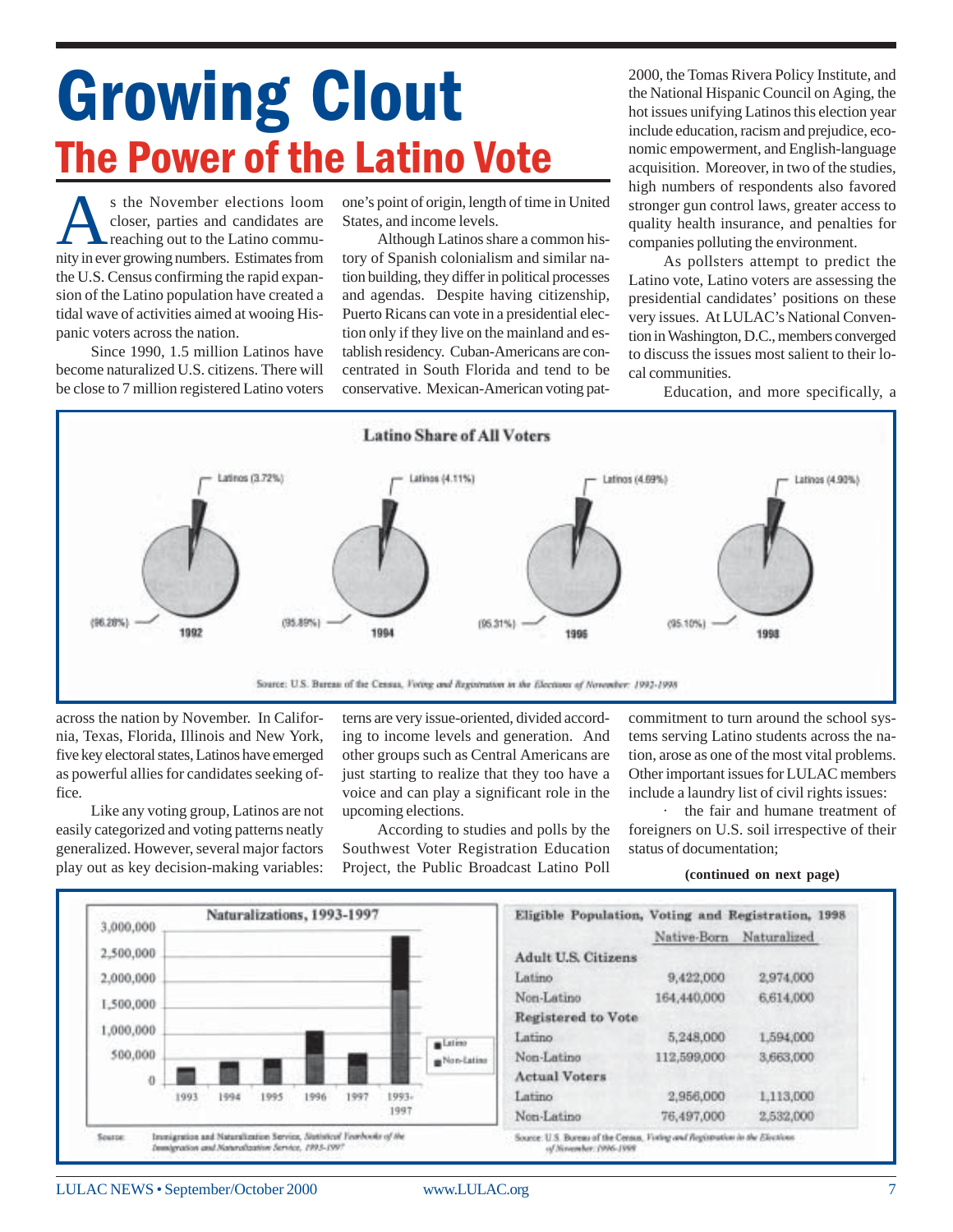# **LULAC Voter 2000 Organizing Your Community**

rassroots organizing is among one of  $\mathbf{\mathsf{r}}$  the most difficult, but gratifying civic tasks that LULAC members engage in. The following information will help to facilitate your organizing efforts. The suggestions vary for each situation that presents itself. However, they do provide a common point of departure for the organizer to begin.

There are levels to organizing. It is helpful to create a LULAC Voter 2000 Committee to set voter mobilization goals and strategies that are tailor-made for your community, as well as divide the tasks into doable segments.

Use the internet to engage in the political process. By using the internet, LULAC Voter 2000 Committees can more easily coordinate your grassroots members into initiating advocacy campaigns and voter mobilization. Obtain copies of district maps that show the political districts in your city and county so you can target specific neighborhoods. Ask for e-mail addresses to begin a database to send out reminders that voting day is approaching. Put an announcement on your Council's web-site. Work with your Youth and Young Adults Councils. Help them earn school credit.

Make sure that your community is aware that you are leading a Latino voter crusade. Announce your efforts in the community and university newspapers, post signs in specially marked public areas at shopping malls and supermarkets that are frequented by large numbers of the Latino community. Call your local radio stations and ask them to announce your LULAC Voter 2000 drive during their news programs. Select a spokesperson to speak to the media on the importance of the Latino vote and Latino issues. Work with other organizations to spread the word into as many neighborhoods as possible.

#### **Developing Community Interest**

Most LULAC members participate in ongoing voter registration. However, because of the importance of this election year, we are examining what can be done to increase the rate of Hispanic voter turnout. One of the most important factors for increasing the Latino vote is voter mobilization by Latino groups, such as LULAC.

Because of our organizational structure, LULAC councils are particularly well suited for this effective means of getting out the vote. The LULAC Vote 2000 Committee is familiar with the neighborhood, local sporting clubs, schools and churches. The community's familiarity with LULAC creates mutual trust. According to the Tomas Rivera Policy Institute (TRPI), in a state-by-state analysis conducted in California, Texas, and

the deescalation of race and ethnically-related violence, particularly in the Southwest border region;

· the equal treatment of citizens of Latino origin in the employment place and by government officials;

representation at all levels of government at a similar rate as that of population growth; and

· better access to technology and tools for financial growth.

One of the biggest challenges we face in our efforts to make change is voter turnout. Although many Hispanics are registered to vote, the mobilization of a large turnout at the polls requires a point of unification that everyone can latch on to.

Even though the number of Latino registered and actual voters has continued

**(continued from previous page)** to increase each election for the past decade, we have yet to reach our true potential. In 1998, only 59 percent of Latino registered voters showed up at the polls, compared to 68 percent of non-Latinos.

> Another lesser-known fact about Latinos voters is that naturalized Latinos are more likely to vote than native born Latinos. In 1998, almost 70 percent of naturalized Latinos exercised their right to vote, compared to only 56 percent of native born Latinos.

> This trend must not continue. As more members of our community become naturalized in the next five to ten years, it is critical that the native born voters turn out at the polls. If the Hispanic community is to achieve equal power and representation in the near future, we must attempt to mobilize all Latino registered voters and make our voices heard like

Florida, community-based voter mobilization played an important role in increasing Hispanic turout.

Well-designed strategies that target both registered voters and non-registered voters will be important to the engagement of Latinos in the voting process. A focus on groups that are most unlikely to vote could mobilize a substantial and immediate response from native-born and newly naturalized citizens.

Latinos who are encouraged to vote as a result of personal contacts by influential Latinos are far more likely to vote than those not contacted. Therefore, old-fashioned campaigning and field canvassing is important, especially when linked to contact with recognized Latino leaders in the community.

#### **Picking a Registration Site**

Voter mobilization campaign strategies reach only small numbers because they are highly labor-intensive. It is important to pick a site that large numbers of people have access to. Call your local election board or the local chapter of the League of Women Voters to ask for information about placing registration stations. Excellent locales include supermarkets, local fairs, fiestas, community events, and public parks.

7-Eleven stores have offered the use of their retail locations to LULAC members for voter registration purposes throughout the month of September. To find out about a store near you, contact: Janey Camacho, 7-Eleven's National Consumer and Latino Affairs Manager at 214/841-6585.

#### never before.

LULAC is on the front lines in this election year battle. We have intitated "LULAC Voter 2000" (see above) to help the grassroots efforts in registering more voters and informing Latinos in the community of the importance of voting.

"We are setting up a program where our membership and others can go to our website or contact us directly to get informaton on organizing," said Gabriela Lemus, LULAC Director of Policy and Legislation. "We plan on assisting over 50,000 Hispanics to register this year and we are dedicated to ensuring that the growing Latino presence makes itself known in November and the years beyond."

**(Charts from the** *2000 Latino Election Handbook***, published by the NALEO Educational Fund.)**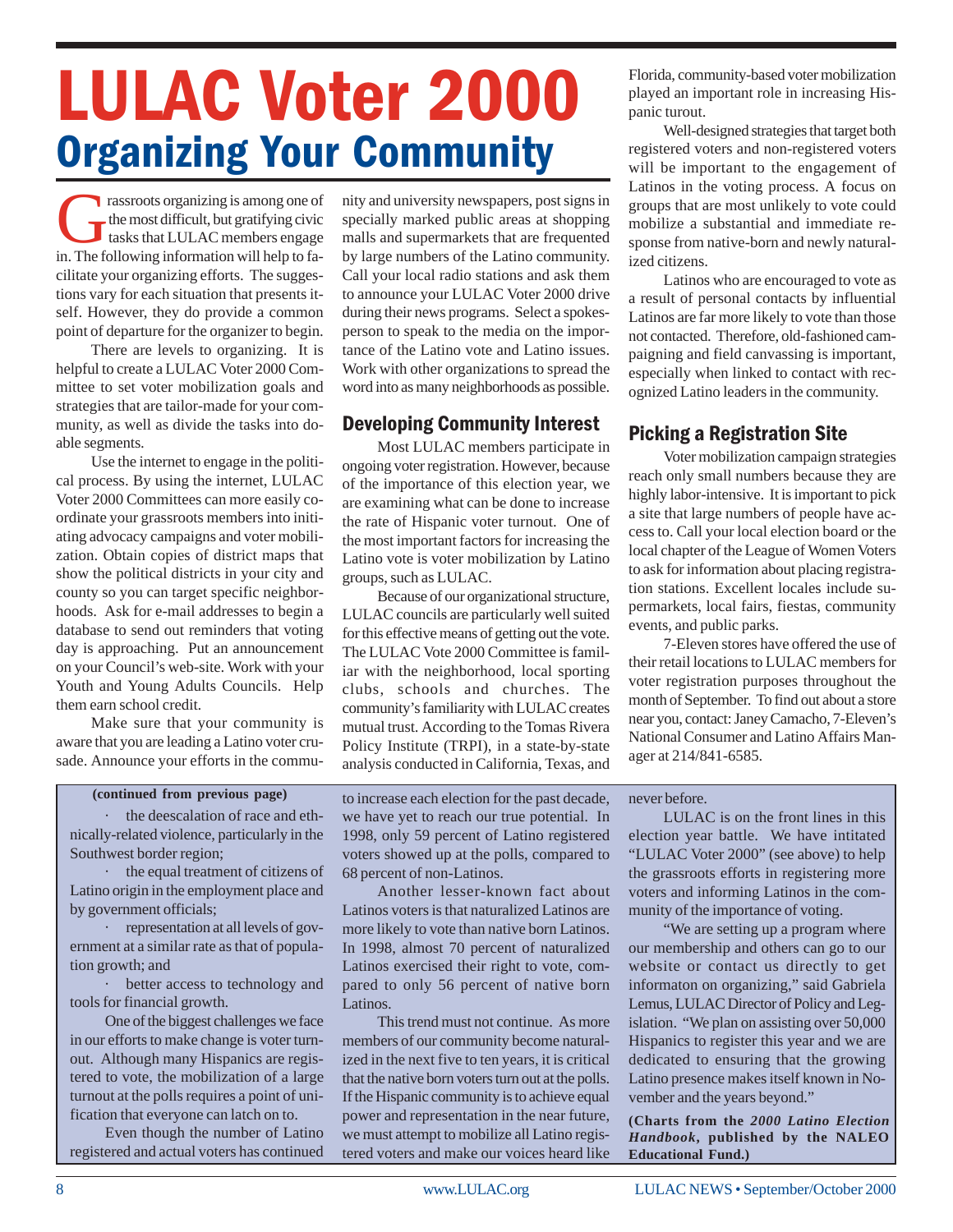# The Candidates on the Issues



**Republican Nominee Texas Governor George W. Bush**

Favors some privatization of Social Security. Proposes younger workers have the option to put part of their payroll taxes into investment accounts.

Proposes vouchers for parents who want to send their children to private schools if the students are in public schools that don't meet state standards. Favors the creation of charter schools.

Proposes giving low-income Americans tax credits to buy private health insurance. Wants to strengthen tax incentives to small businesses that provide heath care to employees. Promises to make prescription drugs available and affordable for every senior citizen.

Proposes to reduce tax rates for everyone. Promises to abolish the death tax so families can pass on property to their loved ones.

Bush has said that "he supports the spirit of no quotas, no preferences." Supports a Texas law requiring public universities to admit the top 10 percent of every high school's graduating class.

Supports the language in the Republican platform calling for a constitutional amendment to ban abortion procedures. Favors adoption and parental notification. Promises to fight for a ban on so-called "partial birth abortions."

Favors splitting the Immigration and Naturalization Service (INS) into two agencies — one to handle enforcement, the other to deal with immigration services. Favors increasing visas for highly-skilled workers. Has supported expansion of a program that allows temporary workers to come in and fill the demand for farm labor. Supports the change of registry date.

**Social Security** 

Opposes any privatization of Social Security, calling it "risky." However, he favors new taxfree investments in order to supplement Social Security.

**Democratic Nominee Vice President Al Gore**

**Education** 

**Health Care** 

Opposes school vouchers or any plan that will take away money from public schools. Supports universal preschool coverage, more funding for student loans, and decreasing class size.

Promises to move toward universal health coverage. Wants to have all children covered by 2004. Promises to fight for "a real and enforceable patients' bill of rights." Promises to fight for free prescription drugs for seniors under Medicare.

Proposes a targeted tax cut aimed at the middle and lower classes.

Promises to honor the ideal of equality by "standing up for civil rights and defending affirmative action."

Promises to protect and defend a woman's right a Supreme Court that overturns Roe v. Wade," said Gore in his acceptance speech.

**Immigration** 

**Abortion** 

**Affirmative Action** 

**Taxes** 

**(Content provided by Latino.com)**

to choose. "The last thing this country needs is

Favors bilingual education and allowing immigrants to qualify for federal benefits. Supports the Nicaraguan Adjustment and Central American Relief Act (NACARA), the change of registry date, and late amnesty for immigrants. Supports 245(i), which allows families to stay together while awaiting their papers. Opposes the division of the INS.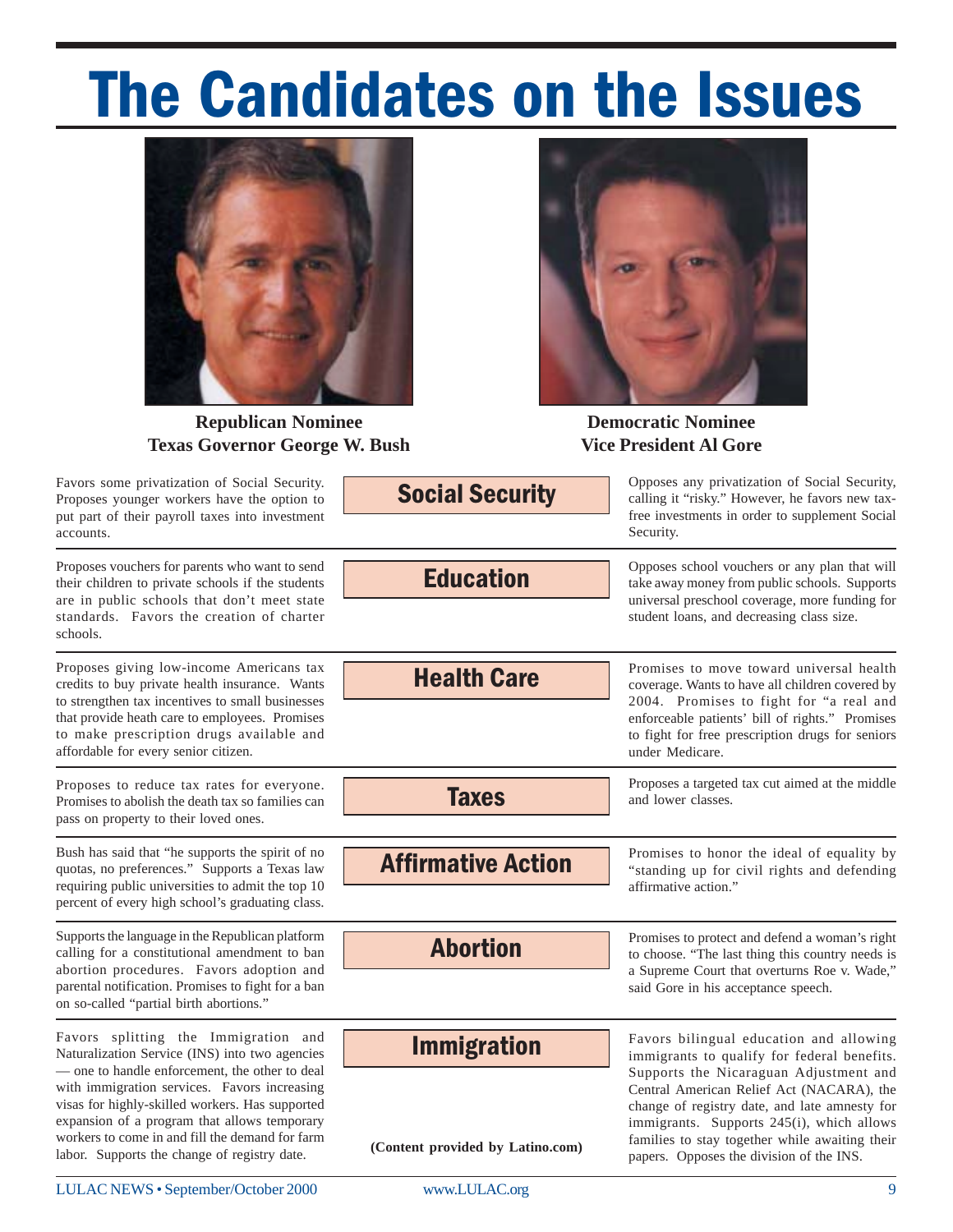### **News From Around the League**

#### **LULAC Gives Donation To Go to Scholarships**

LULAC National Vice President for the Northeast Regla González presented the Chelsea's Commission on Hispanic Affairs a check of \$19,848 at a press conference June 13, 2000. The Commission will use the money to administer scholarships for higher education.

The donation is part of a \$1.8 million settlement awarded to LULAC after filing suit against Trinity Broadcasting in 1991. Trinity misrepresented itself, going against federal regulations to create more minorityowned stations, in order to obtain licensees for their TV ministry program. LULAC has donated the money to over 48 minority organizations working to improve conditions for Latinos in this country.

At the same press conference, the Commission presented Claudia Garzon with their scholarship for the year 2000.

#### **LULAC Gives the Scholarships Too**

LULAC Council 12113 held its annual scholarship ceremony this past month in the Great Hall of the Massachusetts State House. Six Latino youth received money toward their expenses at the university of their choice.



**(l-r) Joselyn Chico, LULAC Council 12119 President; Daniel Viggiani, VP of the Commission Board; Sara Barrientos, Mass. State Director; Cesar Martinez, Mass. State Treasurer; Regla González, National VP for the Northeast; Claudia Garzon, Scholarship Recipient; Eugene O'Flaherty, Mass. State Representative; Guy Santagate, City Manager; Guillermo Quinteros, Acting Director of the Commission; and other leaders.**

Hon. Thomas Birmingham, President of the Massachusetts State Senate was in attendance and he offered a few words.

"Education, especially higher education, has the wonderful capacity to transform your life as it did mine," he said. "You have a bright future ahead of you and I wish you the best of luck in your new endeavors."

"I would also like to commend LULAC for its commitment to broadening educational



**(l-r) Nayda Martinez, LULAC Council 12113 President; Sara Barrientos, Mass. State Director; scholarship recipients Ariel Sosa, Jennifer Savage, Alexander Reyes, and Margaret Pimentel; Thomas Birmingham, President of the Mass. State Senate; scholarship recipients Manuel Díaz and Roberto Ortrez; and Regla González, National VP for the Northeast.**

### Arizona Council Holds Latina Heritage Awards

Arizona LULAC Council 1083 of North Phoenix held their first ever Latina Heritage Awards recognition banquet on June 17, 2000. The event was held at Heritage Square in Phoenix.

Four outstanding Latinas received the prestigious awards, distinguishing themselves by their extraordinary contributions toward the betterment of Latinas in the state of Arizona. The recipients were:

Cecilia Burgos-Chavez, Law Enforcement, City of Phoenix;

Teri Cruz, Pioneer Community Services and Phoenix SER, Chicanos por la Causa;

Maria Isabel Salas, Bilingual Education Teacher of the Year; and

Mary Fimbres, Educational Leadership.

#### **Young Adult Council Holds Leadership Conference**

St. Mary's University Young Adult Council held their Third Annual Leadership Conference this past April in San Antonio. Entitled "Liberation Through Education," the event attracted over 200 high school students.

Participants took part in workshops facilitated by professors focusing on obtaining goals and becoming a leader in the community and school environment.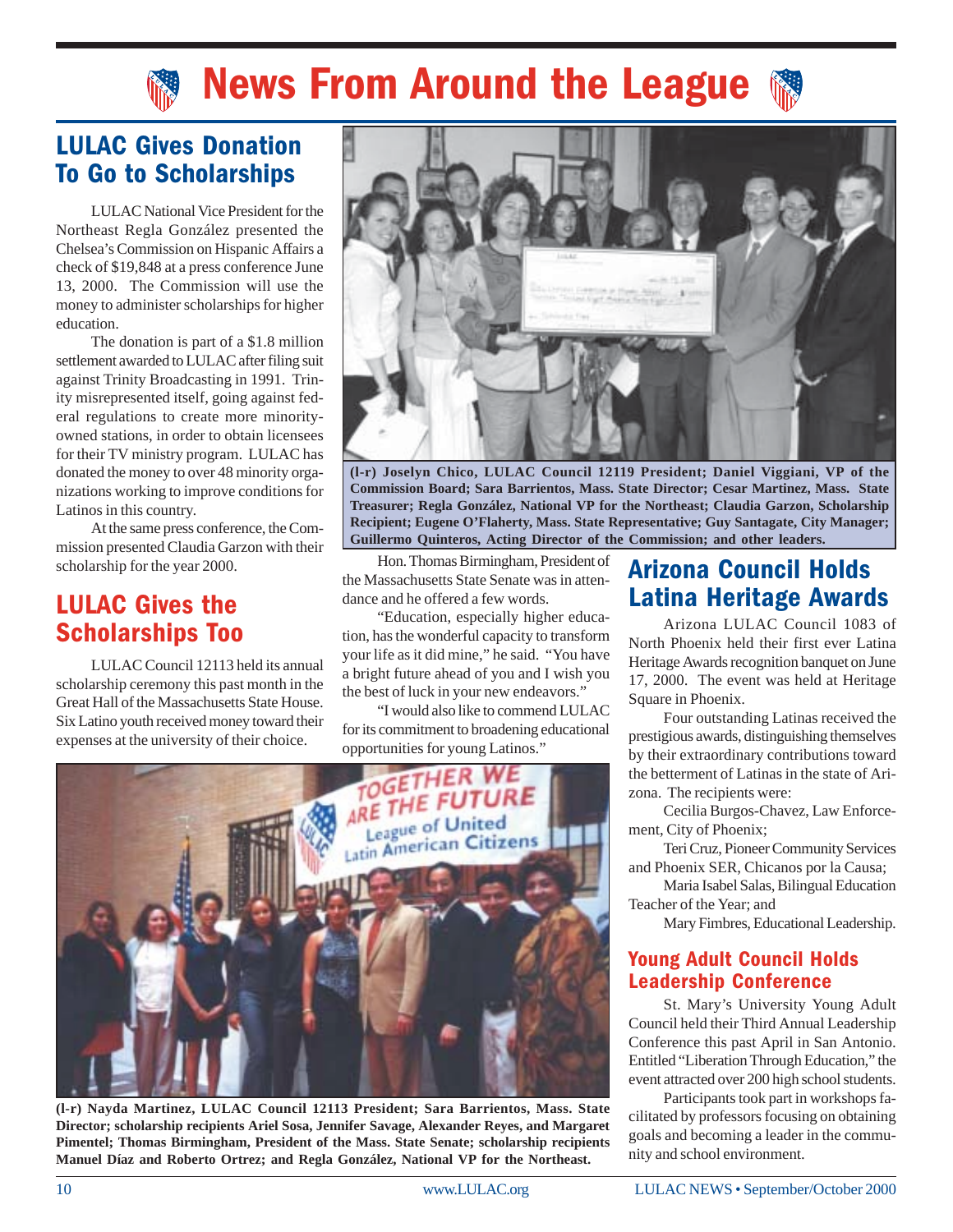## **Texas State Convention Highlights** Education **Issues**

this year in the state where LULAC was first conceived and established in 1929, Texas LULAC hosted its 71st Annual State Convention to address the issues of representation and discrimination in the 21st century.

"As we entered the new millennium, we were confronted with a fresh onslaught of racial profiling, immigrant bashing, and public stereotyping," said Roman Palomares, Texas LULAC State Director. "Seventy one years after the inception of our organization, LULAC is as necessary and vital to the advancement of Hispanics as ever."

The convention, held in Lubbock, TX, from June 1-3, 2000, brought together members from across Texas for educational workshops, election of state officers, and discussion of the issues that most impact the economic prosperity of Latinos in Texas.

Hot topics included administration of justice, education, and health issues. In addition, the conference featured advanced leadership training for district directors and local council presidents to empower them to deal with these issues at the local level.

"Along the border, Hispanics are hunted by vigilantes for sport; our educational system is failing our youth; and we are still underrepresented in the three branches of government," said Palomares. "These are issues that we must take in hand immediately. We cannot afford another century of civil rights struggles."

Texas LULAC, which has long claimed education as its top priority, unveiled a 14 point plan to improve public school instruction for Texas Hispanic children at the convention. The Texas LULAC Education Initiative lists over 30 recommendations that would drastically change the way school districts provide instruction to students.

"Our education system is failing our youth," said Palomares. "Our children go into the system with the same expectations and potential for success as any other child in



**The Texas LULAC Education Committee (l to r) René Lara, Texas Education Co-Chair; Roman Palomares, Texas State Director; Gloria González, National Education Chair; Robert Gamboa, Texas Education Co-Chair; and Adrian Rodríguez, District 3 Director.**

Texas, but we continue to suffer a higher dropout rate, lower scores on the Texas Assesment of Academic Skills, and fewer students entering post-secondary education. This is an intolerable situation and we must take immediate action to reverse these trends. As the Texas education system appears to be unwilling or unable to address these issues, Texas LULAC is committed to advancing an education agenda that holds the system accountable for meeting the educational needs of Texas' Hispanic children."

LULAC's plan calls not only for preserving bilingual education but goes a step further to recommend that all children in Texas should have the option of learning both English and Spanish in elementary school

upon parental request.

"Texas children should have the opportunity to learn both English and Spanish in order to fully function in Texas' rapidly growing economy," said Rene Lara, Texas LULAC Education Committee Co-Chair. "With the advent of NAFTA and the realization that we live in a global economy, it is increasingly important that all children develop their language and communication skills."

Addressing the needs of Hispanic students is more critical than ever as Hispanic children have in recent years become the majority of students enrolled in Texas public schools. By 2005, Hispanics will also dominate the Texas workforce.

**(continued on page 23)**



**Texas State Director Roman Palomares with the Hispanic Journal's President/CEO Denise Nuño, Vice President/COO Luis Nuño, and their award for Media of the Year.**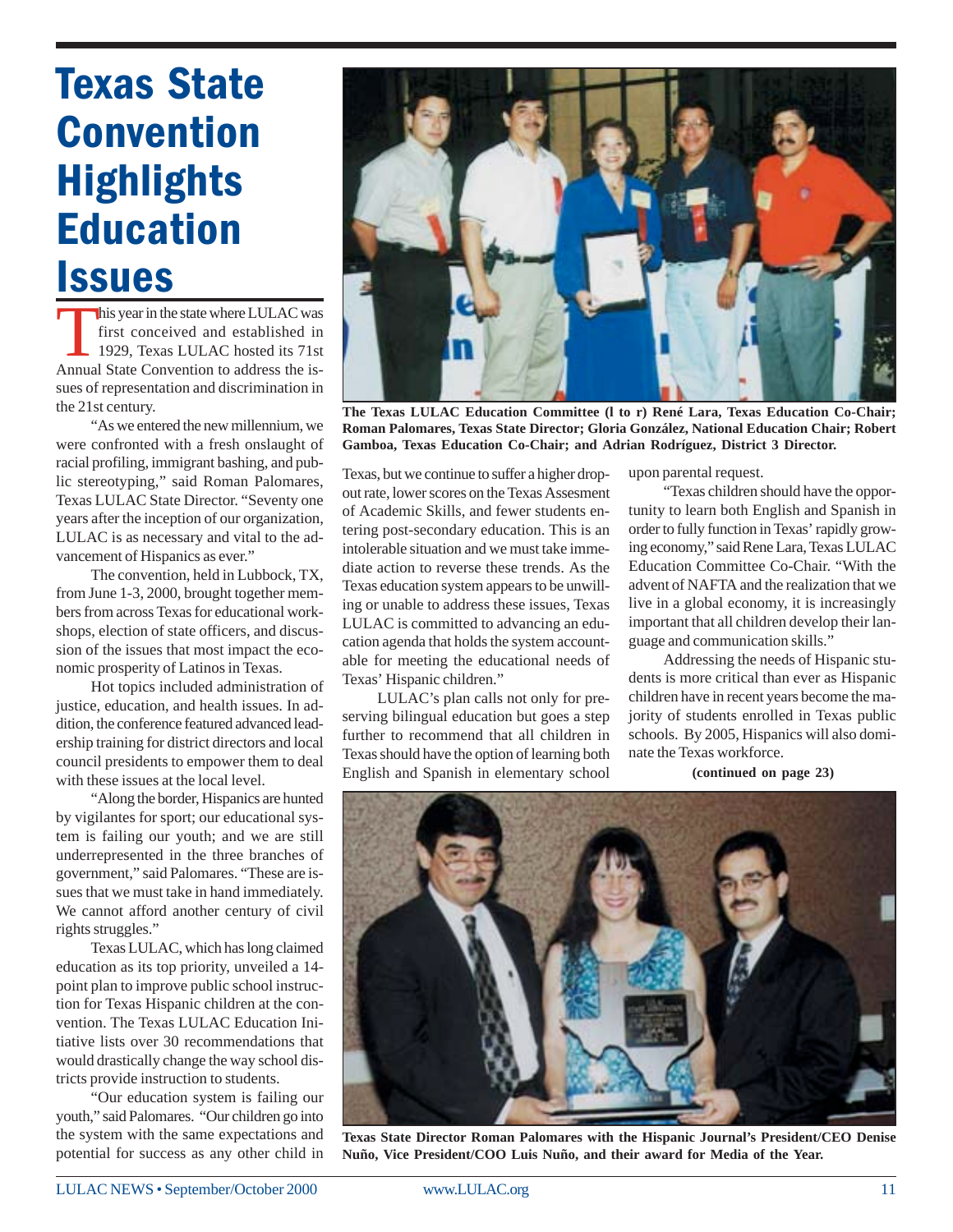### San Antonio District Officials **Garner Top State Awards**

t the recent League of United Latin<br>American Citizens (LULAC) State<br>Convention held in Lubbock, two<br>local officials of LULAC District XV gar-American Citizens (LULAC) State Convention held in Lubbock, two local officials of LULAC District XV garnered top honors for their tireless work and efforts on behalf of the Hispanic community.

District XV includes all of the San Antonio area and represents over 1,000 members. District Director Henry Rodriguez, who was unanimously re-elected to the post in April, was honored as the "District Director of the Year."

Over the past year and a half, Rodriguez has been instrumental in leading the way on various key initiatives. Immediately upon having won his position in April 1999, he quickly set out to secure and establish an office for the district. One of his many goals was to make sure that the district's members were kept informed of all activities so that they could be better served. He has made a commitment to achieve an excellent attendance record at all state meetings and his hands-on-approach to dealing with issues includes personally handling all correspondence that comes into the district office.

Shortly after having established the district office, Rodriguez set up an office for a civil rights director and later co-organized and conducted the first successful statewide Civil Rights Symposium along with District XV officials, Ms. Lourdes Rodriguez and Sam Alvarado. The event was a great success and is now being considered by the state director as an annual event

In addition, Rodriguez has participated in numerous Cesar Chavez efforts and has led the way for additional participants to become more aware of the plight of the valiant farm worker leader. He has also taken under his wing other important issues affecting Hispanics by forming instrumental alliances with key organizations in the areas of health, housing and education.

Through these alliances, he is responsible for a recent partnership formed with the Free Diabetes Clinic that provides diabetes medical services at no charge. Rodriguez has also worked to rebuild solid relationships with corporate America and community leaders as well as creating more unity and harmony within the district.

"His success is due not only to his dedi-

cation and commitment to the people of this community, but to the fact that he's there when needed, achieves results and is always proactive when it comes to issues that impact those less fortunate," said Elia Mendoza, LULAC District Director for Women.

Mr. Sam Alvarado was also honored, as he was awarded the "Civil Rights Director of the Year." He serves as the district civil rights director as well as chairman of Texas Civil Rights Committee. Under the helm of Rodriguez and Alvarado, the local district office has worked to develop and maintain an organization built on integrity and justice, while helping hundreds of people.

 "It's no accident that these two gentlemen have accomplished great things within the district because they share the same vision of attaining equal opportunity, access and justice for the people," said Mary Espiritu, community leader and LULAC member.

"Both men are highly respected citizens who have worked in the San Antonio community for many years and have unselfishly fought for and have taken on meaningful issues that impact the lives of many people. They are well deserving of these awards because of their positive contributions to LULAC and to this community by making it a better place for all of us to live in."

Sam Alvarado has been referred to as a "dynamic force in Texas" who has carried the banner for equality and justice for over three decades. Over the years, he has championed on behalf of hundreds of people, issues that pertain to fair wages, benefits, legal rights, and even the basic right of free speech.

His valuable community work and expertise in the field of labor has earned him the respect of numerous groups including the Texas State Legislature, when in 1984 he was cited for his major contribution to the working people of San Antonio and for his suberb labor-management skills.

In his position as District XV Civil Rights Director, Alvarado has continued to fight injustices of all types and most recently led the initiative to assist Mr. Tony Limon, a young high school athlete who had been given a harsh five year prison sentence by a San Antonio judge for an altercation at a high school basketball game.

Alvarado's efforts in speaking on be-



**Mr. Henry Rodriguez, Texas District Director of the Year 2000.**

half of Tony Limon did not go unheard and were instrumental in having the young man's case reevaluated. He has labored tirelessly within the district assisting others in need and as chairman of the Texas Civil Rights Committee, has traveled extensively throughout Texas handling statewide situations as well.

Most recently as state chairman, Alvarado co-organized and conducted the state's first Civil Rights Symposium that was widely attended by numerous key officials. The attendees included state lawmakers, national representatives, and numerous groups and organizations from throughout the state.

"Mr. Alvarado is a relentless and tireless advocate of civil rights issues and is an asset to our district and the state LULAC organization," said Lourdes Rodriguez, District XV Deputy Director. "He is thorough, always prepared and is methodical in his presentations and always displays a strong logical sense of handling very delicate civil rights matters."

"His real strengths lie in that he genuinely cares about people and is very perceptive of his own ability to reason with those on the opposite side of the bargaining or arbitration table," she continued.

Rodriguez and Alvarado both received their prestigious awards in front of hundreds of delegates at the main event during the statewide conference.

For civil rights issues in the San Antonio area, or for information on LULAC and councils in the area, the District XV San Antonio office can be reached at (210) 737-3808 or by facsimile (210) 737-9399.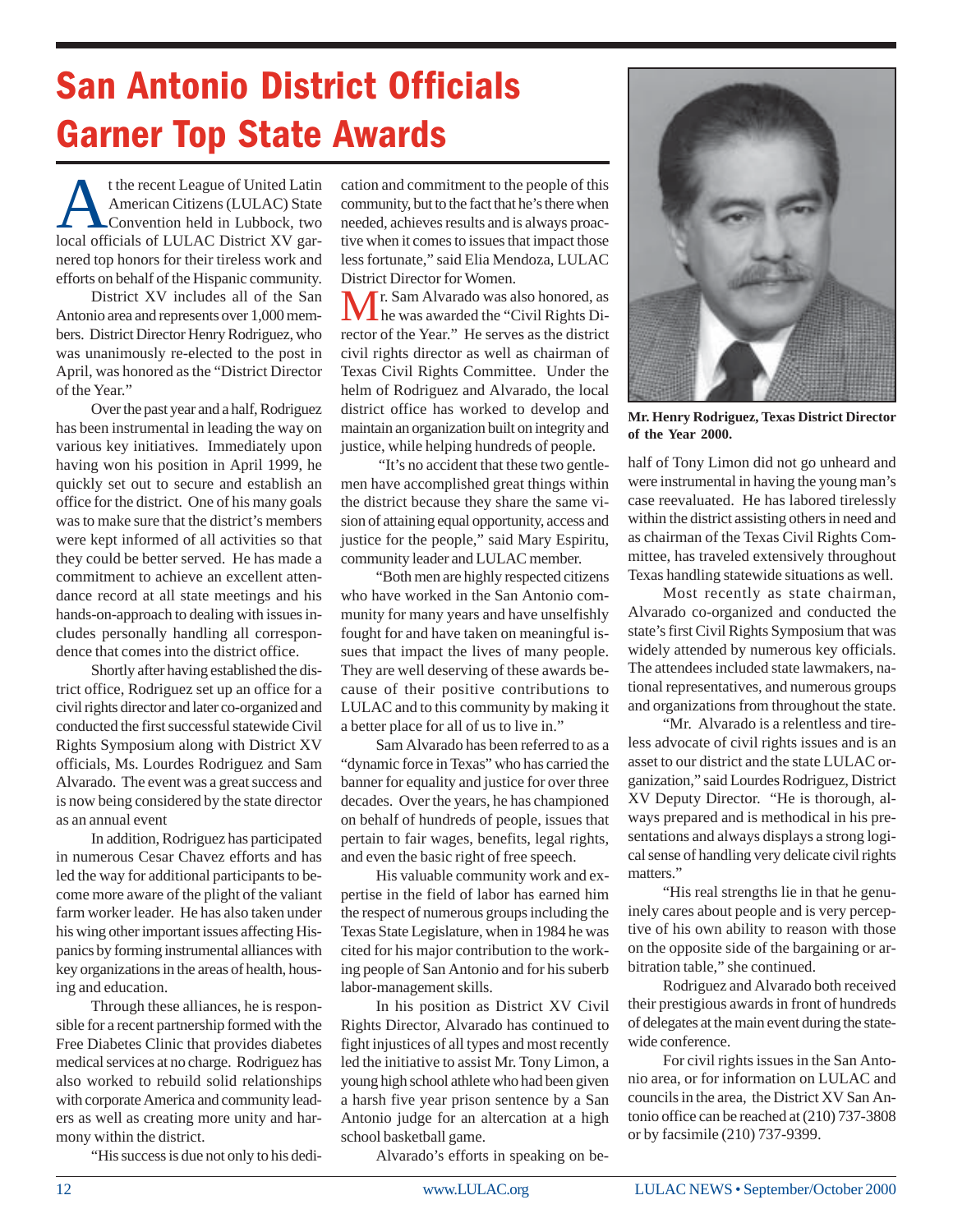### **California LULAC Heads in New Direction** Mickie Luna of San Jose Elected State Director

**The California League of United Latin<br>American Citizens** held American their 53rd Annual State Convention and youth summit May 19-21, 2000, in San Jose, bringing together LULAC members from throughout California. This year's convention was sponsored by LULAC District 12, which covers Santa Clara County, San Benito, Santa Cruz and Monterey County.

The convention drew top latino leaders in government and business from around the area. Special guests included San Jose Mayor



**California State Director Mickie Luna and San Jose Mayor Ron Gonzalez.**

Ron Gonzales, Supervisor Blanca Alvarado, City Councilwoman Cindy Chavez, and the Honorable Gloria Molina, Chair of the Los Angeles County Board of Supervisors, who represented Vice President Al Gore at the LULAC Banquet.

The convention was an exciting, history making event, bringing together delegations from throughout the state to discuss issues, set policies and elect the organization's state leaders. Representatives determined the positions and strategies of the organization in dealing with the critical issues pertaining to Latinos across the state.

This year's convention also focused on youth and their future. It held a youth summit at the National Hispanic University, bringing together students to discuss the high Latino dropout rate, higher education, and how to make a difference.

A special tribute was paid to Mario Obledo, LULAC Past National President and recipient of the highest civilian medal of honor, for his ongoing work in assuring Latinos equality and justice. Latino elected

officials were also honored by Simon Salinas, member of the Monterey County Board of Supervisors and candidate for the 28th Assembly district. Sgt. Major Richard Martinez of the East Valley Chapter of the American GI Forum, conducted a dedication to Veterans, who were presented with American flags.

The 53rd annual convention ended with the election of officers to represent California LULAC members at the state and national levels for the next year. Heading the state officers is Mrs. Mickie Luna, new State Director, from Hollister, CA.

Mrs. Luna is well versed on the LULAC organizational structure and issues, as she has held several local, district and state level positions. She was recently the District 12 Director and served as this year's convention chair . She is involved in several Latino organizations and in the past has represented California LULAC in Washington, D.C.

 In the 53 years of LULAC's presence in California, Mrs. Luna is the first woman elected to the state directorship from the Central Coast, and/including Northern California. She took the oath of office on July 1, 2000, in Washington, DC, along with other state directors from throughout the nation. She will oversee 67 councils, 1500 members,



**New California State Director Mickie Luna with Jessica Aguirre, news anchor for KGO-TV in San Francisco.**

and several district directors, while representing California LULAC at all national LULAC board meetings and events.

Also elected were Jessica Castro of Anaheim as Deputy State Director; Ed Delgado of Gilroy as State Treasurer; Rose Jurado of Anaheim as Deputy State Director for Women; Manny Marroquin of Mission Viejo as Deputy State Director for Young Adults; and Zeke Hernandez as Deputy State Director for Youth.

The youth also elected their new leadership. Elected were Leslie Vega, State Youth President; Marcy Serrano, lst Vice President; Maribel De Alba, 2nd Vice President; James Conway, Treasurer; Teresita Rios, Secretary; and Lupita Solis, Sergeant-at-Arms.



**California State Chaplain Sal Alvarez smiles with Gloria Molina, Los Angeles County Supervisor, during the California LULAC State Convention 2000.**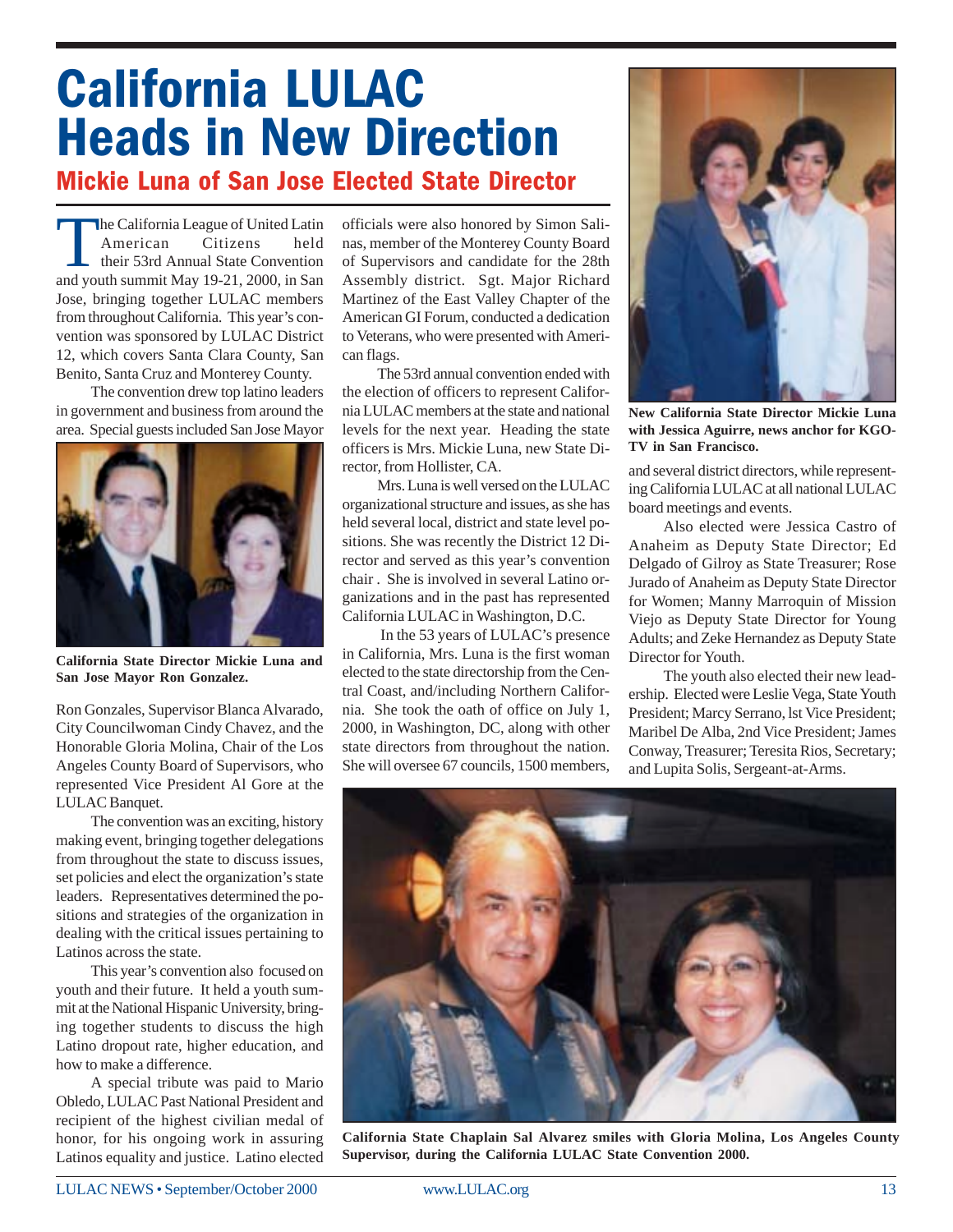# **Arizona 49th Annual State Convention**

n May 26- 28, 2000, Arizona LULAC held their 49th Annual State Convention at<br>the Fiesta Inn in Tempe, AZ. Past State Director Frank Carrillo and Councils 361,<br>284 and 1057 did an outstanding job of coordinating the event. the Fiesta Inn in Tempe, AZ. Past State Director Frank Carrillo and Councils 361, 284 and 1057 did an outstanding job of coordinating the event. This year's convention brought together members and friends from all backgrounds and ages, including business and community leaders, and public officials.

Arizona LULAC is historically known for its leadership on educational issues and advocacy. This was again evident by the national recognition Council 1057 received from the White House and National Latino Children's Institute regarding their annual Youth Leadership Conference.

The Arizona state assembly passed three very important resolutions during the convention. The first was opposing the Arizona initiative, "English Language Education for Children in Public Schools." The second was opposing the escalation of vigilantism on the Arizona border, and the third referred to creating a national children's holiday, "El Día de los Niños: Celebrating Young Americans."

Important workshops dealing with issues impacting our communities were also held during this very important week. The conference concluded with the election of officers. LULAC is proud to announce the following newly-elected Arizona State Officers:

Mary L. Fimbres, Tucson State Director Armando Gaytan, Scottsdale State Deputy Director Mary Leonardi Portilla, Tucson State Secretary Javier Herrera, Tucson State Treasurer **Jade Stokes, Tucson** State Chaplain John Martinez, Mesa State Parliamentarian Mary Lou Ortega, Phoenix District One Director Melinda Jacobs, Tucson District Three Director Dr. Hank Oyama, Tucson Special Advisor to the Director Steve Zozaya, Phoenix Special Advisor to the Director Raul Lopez, Yuma Special Advisor to the Director Frank Q. Carrillo **Immediate Past State Director** 

Teri Martinez, Tucson Deputy State Director for Women Alberto Soto, Tucson Deputy State Director for Young Adults Annabelle Nuñez, Tucson Deputy State Director for Youth



**Vice President Al Gore shares a moment with LULAC VP for the Far West Richard Fimbres, his wife and new Arizona State Director Mary Fimbres, and their son Joseph.**

#### **Arizona LULAC Pushes Self-Determination for Puerto Rico**

Lead by National Vice President for the<br>Far West Richard Fimbres, Arizona LULAC is strongly advocating for the process of self-determination for the U.S. citizens of Puerto Rico. They are currently a commonwealth of the United States with no rights to vote for President and no voting representation in Congress.

In conjunction with the Puerto Rico Federal Affairs Administration (PRFAA), a town hall meeting was held on August 22, 2000, in Tucson, AZ. The event was attended by over 60 people who listened to Alfonso Aguilar, executive director of PRFAA, Tommy Ortiz, Director of PRFAA's regional office in Texas, and LULAC representatives explain why it is so important for Puerto Rico to have the right of self-determination.

They specifically called on Congress to appropriate \$2.5 million for an educational campaign in Puerto Rico that would educate island residents on the legality and constitutional viability of their options.

"The people of Puerto Rico have waited long enough for the right to determine their own future," said Fimbres. "LULAC will continue to fight and urge Congress to appropriate the money for an educational campaign."

Aside from the town hall meeting, Arizona LULAC has collected signatures, met with local and national elected officials, including Congressmen Ed Pastor, and addressed the issue before the media.

#### **Annual Awards Luncheon**

Arizona LULAC held their annual awards luncheon on September 1, 2000, at the Inn Suites Hotel in downtown Tucson. The event recognizes outstanding citizens of the state who work hard to improve quality of life for all people.

This year's keynote speaker was Guadalupe Gonzalez, FBI Special Agent-In-Charge for the State of Arizona. She presented over 30 FBI Community Service Awards to LULAC members and others who help the community.

LULAC also took the opportunity to thank their corporate sponsors for their support of educational programs.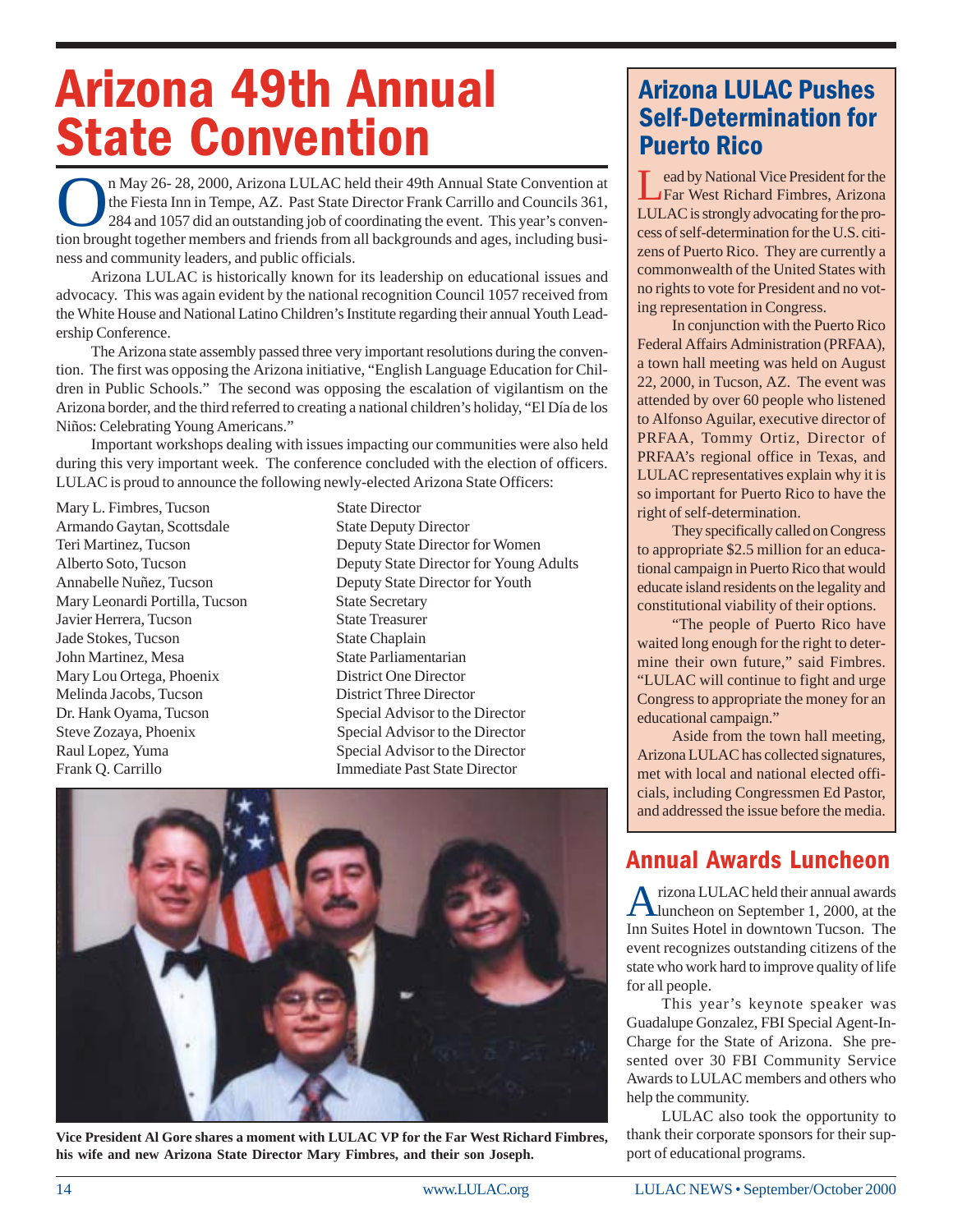## **Puerto Rico Celebrates Eleven Years of LULAC**

ULAC members from all over the is-<br>land gathered in record numbers at the<br>San Juan Hotel and Casino to cel-<br>ebrate their eleventh year as proud I III AC land gathered in record numbers at the San Juan Hotel and Casino to celebrate their eleventh year as proud LULAC members. The convention was widely covered by the local media, making the headlines in every major newspaper. Participants enjoyed three fun-filled days packed with extraordinary energy, dramatic speeches, and top-notch entertainment.

Founded 11 years ago by Carlos Romero Barceló and a group of visionaries, LULAC Puerto Rico has developed into one of the most active memberships with over 260 councils and close to 4,000 members.

 Elsie Valdés, elected to her fourth and final term as Puerto Rico State Director during the convention, is mostly responsible for this unprecedented growth. Ms. Valdés, whose lifetime vocation is teaching, decided to join LULAC as a way of promoting equal rights for the people of Puerto Rico.

"When I first learned of LULAC, I immediately thought about the struggles that we Latinos have in common," said Valdés. "What LULAC has done and what LULAC has accomplished is remarkable. That is why I joined LULAC, to help and to serve my fellow Latinos in the United States. And to also let them know about the 3.8 million American citizens in Puerto Rico living disenfranchised from the rest of the nation."

The convention featured a trail of prominent speakers. During the opening ceremony on Friday night, Michael Teldon addressed the crowd on behalf of Energy Secretary Bill Richardson. Teldon, born in Cuba, is the Chief Financial Officer at the Department of Energy. As part of his presentation, he read a letter from Secretary Richardson in which he congratulated Valdés for her efforts and commended LULAC Puerto Rico for its activism.

In his speech, Mr. Teldon highlighted the importance of Latinos working together and the prominent roles that Latinos have taken as part of the Clinton administration.

The convention also included the annual Awards Ceremony. Recipients received their awards from the hands of LULAC National President Rick Dovalina and his wife Lisa. Among the recipients were: Francisco "Pompi" Gonzalez, Civil Rights; State Senator Lucy Arce, Women of the Year; José Bravo Gumá, Member of the Year; Anatilde Méndez, Golden Years; and Haydée Rivera, Service to the League.

 Among other special recognitions, the program El Nuevo Día Educador, established by El Nuevo Día newspaper, received the Educational Leadership Award. The project, established in 1981, seeks to strengthen classroom learning skills, provide the necessary skills to improve the quality of life, and help students become an integral part of society.

On Saturday morning, LULAC Youth members had the opportunity to hear from Congressional candidate Carlos Nolla of Wichita, KS. Born in Glendale, AZ, he grew up in a military family with his parents and five siblings. The young attorney has devoted his life to helping others and gave up his private practice to run for office.

#### **"The President of the United States has never visited Puerto Rico because he has nothing to gain by it."**

 - Dr. Carlos Pesquera Puerto Rico gubernatorial candidate in 2000.

But the young attorney and rising star in Kansas politics is not new to public affairs. He served as a congressional aide to former U.S. Representative Dan Glickman in the  $4<sup>th</sup>$  District from 1988 to 1990, providing constituent services in the areas of veterans, military, business and immigration. He was also appointed to the Kansas Governmental Ethics Commission, which is the oversight and enforcement agency on ethics, campaign finance and lobbying.

During lunch, participants were entertained by representatives from the local LNESC Center. This group, consisting of children and teenagers, offered a delightful show, that included music, dancing, modeling, folklore, and a tremendous display of talent. Their efforts prompted a standing ovation for a job well done. Have no doubts that some of them will be the Jennifer López and Ricky Martins of the future.

The Puerto Rico Assembly gathered on Sunday to conduct business. They also heard from several prominent speakers.

In a room full of reporters, LULAC National President Rick Dovalina spoke to his Puerto Rican membership. He highlighted the importance of Latinos working together as a cohesive group.

"LULAC has served as a unifying force for all groups and we need to keep working together," said President Dovalina. "Our organization provides a voice for every group; Mexicans, Puerto Ricans, Cubans, Dominicans, Central Americans and all the other nationalities represented in LULAC."

Next to speak was Resident Commissioner Carlos Romero-Barceló, Puerto Rico's sole representative in the U.S. Congress, although with no right to vote on the House floor. He has been a leading voice when it comes to demanding a fair share of federal funds and advocating for the island's undeniable right to self-determination. Don Carlos, as most people know him, has characterized himself as being an active Member of Congress, who despite his lack of voting rights will always go the extra mile to take care of his constituents' needs.

The keynote speech was delivered by Dr. Carlos I. Pesquera, former Secretary of Transportation for Puerto Rico. Dr. Pesquera, who holds a Ph.D. in structural engineering from Cornell University, is the New Progressive Party's candidate for governor in the November elections.

He was recognized by LULAC Puerto Rico for his outstanding record of achievement and his work in developing the island's infrastructure. During his speech, he made it clear that political power is undeniably linked to voting rights.

 "The President of the United States has never visited Puerto Rico because he has nothing to gain by it," said Pesquera. "We cannot be half-citizens of this nation. We ought to be equals among equals." If elected, Pesquera will be the first LULAC member to become governor.

The convention reached its climax when Jeffrey Farrow, Co-Chair of the White House Interagency Working Group on Puerto Rico, announced President Clinton's new plan to address the status issue. According to Farrow, the first step is to clarify the options.

"We are going to consider all the ideas and mechanisms to determine which is the best way to proceed," said Farrow.

Many LULAC members saw Farrow's visit as a clear message that something may finally happen. Puerto Rico has been a U.S. possession since the Spanish American War of 1898.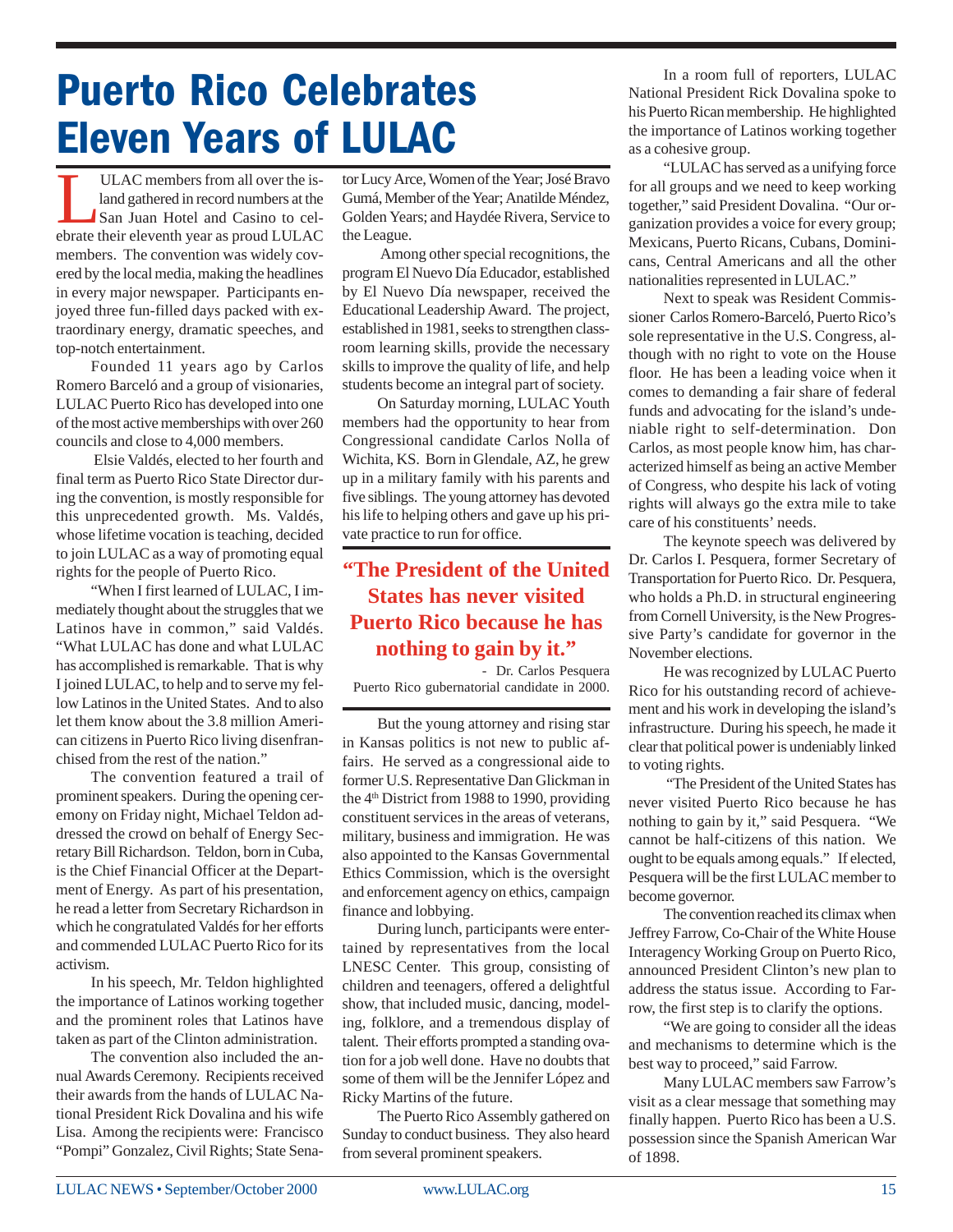## **Council 1 Raises Money for Scholarships at 41st Annual** Feria de las Flores

n a warm, breezy summer day,<br>LULAC Council 1, the founding<br>council of the League of United<br>Latin American Citizens, celebrated its 4lst LULAC Council l, the founding council of the League of United Latin American Citizens, celebrated its 4lst Annual Feria de las Flores Scholarship Fundraising Fiesta and Dance in the sparkling city by the sea, Corpus Christi, TX. As if to renew the city's cultural and political fabric, LULAC packed the world-renowned Selena Auditorium at the Bayfront Convention Center on Saturday, August l2, 2000.

Howls and cheers from cheerleading squads comprised of family, friends and schoolmates rang throughout the auditorium as they supported the Feria de las Flores contestants from Corpus Christi, San Diego, and surrounding communities. The Feria Queen pageant annually draws crowds and personalities from all over Texas and this year was no exception.

Present in the audience were the Mexican General Counsel, Lic. Maria Eugenia Lopez de Roux and her staff. Various other leaders and elected officials were also present along with numerous LULAC officials and members representing local, state and national offices.

The crowd was dressed in their Sunday best as the event was taped for radio and tele-



**One of the six contestants shows off her beautiful native dress in the 41st Annual Feria de las Flores.**

vision broadcast. Legendary radio personality Victor Ortegon and Mrs. Ortegon were present to extend the official "bienvenida" to the public. LULAC Council l President, Ms. Mary Helen Salazar and Feria Chairperson, Mr. Ramiro "Gamby" Gamboa, also welcomed the crowd and contestants and thanked the audience for their support.

Former District Director Henry Gorham and Leticia Mendragon emceed the Feria competition. The mariachi group Los Kinenos entertained and provided background music for the dancers and the enjoyment of all present.

The judges for the event were selected from various corporations, including Southwestern Bell Telephone, American Airlines, and other companies. All the judges expressed their difficulty in selecting the Queen amongst so much talent.

Six beautiful and talented Latinas demonstrated folklorico dances typifying the regional cultures of the Mexican states of Coahuila, San Luis Potosí, Aguascalientes, Chiapas, Tamaulipas and Guerrero. All six beauties dressed in the finest native costumes of their representative states. They battled each other for the right to win \$5,000 and represent LULAC Council 1 as Feria Queen for the upcoming year.

The six contestants were: Amanda Amaro, dancing Las Tres Huastecas: Priscilla Tapia, dancing Las Chiapanecas; Jessica Garza, dancing Las Perlitas; Mariana Garza, dancing El Quereque; Karisa Gonzalez, dancing La Iguana; and Frances de la Garza, dancing Pelea de Gallos.

By 9:30 pm the judges had made their decision and Ms. Mariana Garza was announced the new Feria Queen.

Many of the contestants had invited their families and friends and all joined the contestants on stage to congratulate the winner and runners-up. It was clear on this night that there were no losers.

 Each one of the contestants has goals to pursue a college education or a degree. And while there may only be one Feria Queen representing LULAC Council l this year, everybody agreed that each contestant was a



**New Feria de las Flores Queen Mariana Garza displays her flowers, award and hardearned crown for a cheering crowd.**

winner in their own right.

After forty-one years of hosting the Feria de las Flores, LULAC Council l deserves to be commended and applauded for conserving this great cultural tradition and for providing the necessary financial support for Latinas to pursue their dreams. The continuing effort by LULAC volunteers demonstrates the ongoing commitment LULAC has to serving the community and providing money for our youth to pursue higher education.

Immediately after the Feria de las Flores ended, LULAC Council l invited the audience to the convention center for the Dance and Banquet. Mr. Pete Astudillo, former member of the group, Selena and the Dinos, entertained the crowd with electrifying Tejano music, including polkas, cumbias, boleros and other music everyone could dance to.

As if this was not enough, there was tasty menudo, tamales, a salad bar and other Mexican delicacies to help everyone in attendance make it through the rest of the night without starving. It was a memorable night for all those in attendance.

Sunday morning, members of LULAC Council l got up bright and early to tear down the stage and other set-ups at the Convention Center to get ready for the next project, providing more scholarships for young people.

"I personally prefer that every penny we make go to scholarships for young people," said Ramiro "Gamby" Gamboa, Feria Chairperson. "What matters most to me is helping these young people reach their dreams. Today was just one event on a calendar that we work at all year to raise money for education."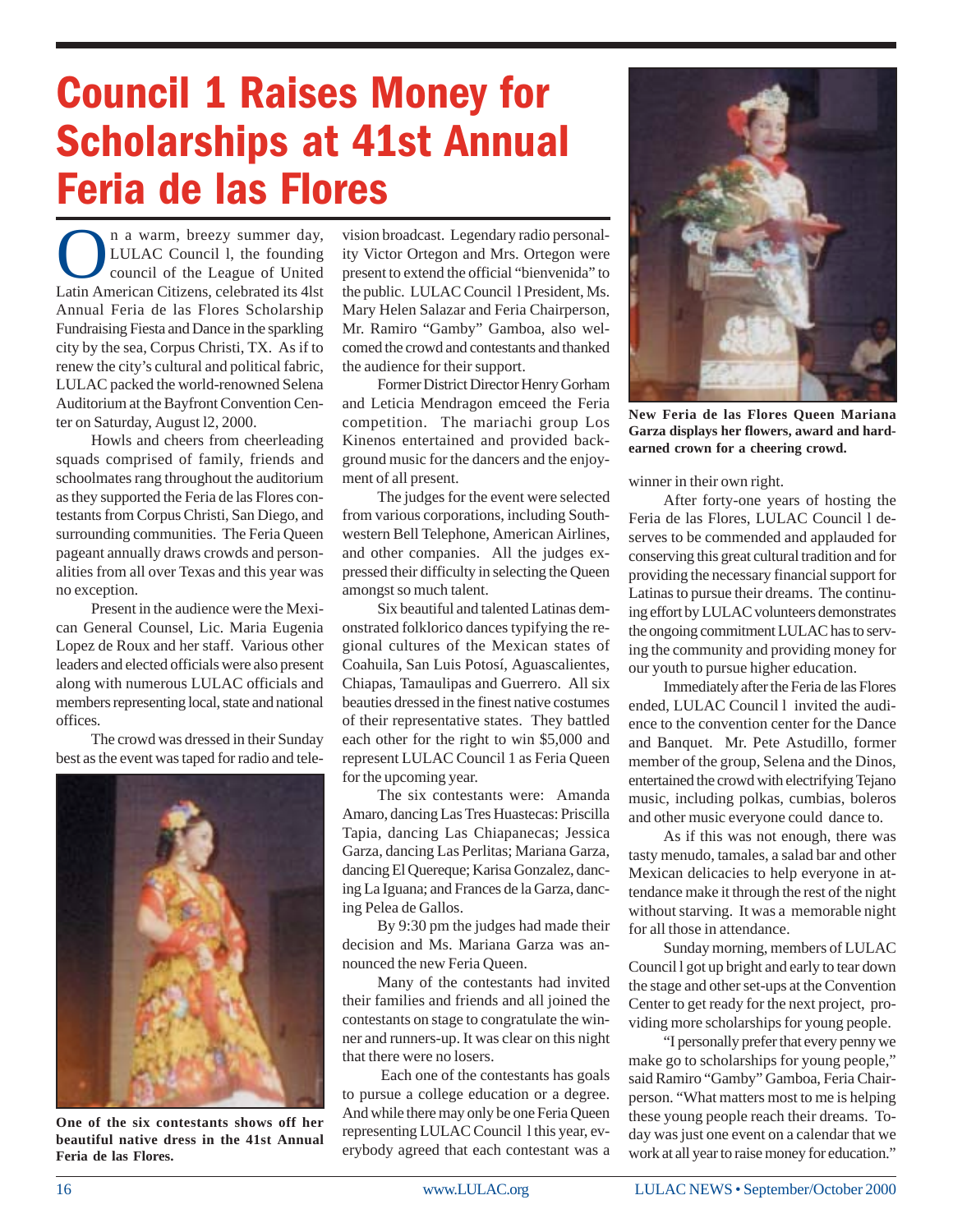# **General Motors and The Hispanic Community**

s the world's largest<br>manufacturer of automobiles<br>and trucks, we see diversity as a<br>source of the innovation and creativity esmanufacturer of automobiles and trucks, we see diversity as a source of the innovation and creativity essential to our success. Our customers in over 190 countries represent a variety of backgrounds and lifestyles with multiple product and service requirements. To meet our customers needs and expectations, we must have a skilled, capable and committed workforce with a wide range of backgrounds, views and experiences.

At General Motors, we have focused our diversity efforts on six strategic areas of our business: human resources, community relations, marketing, education, and economic empowerment issues like supplier and dealer development.

#### **Employment**

Nearly 7,000 of GM's employees in the United States are Hispanic. Approximately 12 percent of GM's executives and senior management group are minorities, with 36 of these positions being held by Hispanics. Although the total number of GM employees decreased from 1995 to 2000, minorities as a percentage of the salaried workforce actually increased. GM has been recognized by *Latina Style Magazine, Hispanic Magazine, and Hispanic Business Magazine* for excellence in providing opportunities for Hispanics and for recruitment programs.

### **Marketing**

Recognizing the growing importance of the Hispanic market, GM has significantly increased its spending and participation in Hispanic markets and events. Not only are we targeting more of our advertising, we are proudly participating in more Hispanic events than ever. Some of our initiatives include: The National Council of La Raza American Latino Media Arts (ALMA) awards; Latino Grammy Awards; Hispanic Heritage month all over the country; Hispanic Heritage Awards; Vincente Fernandez 2000 concert tour sponsorship; and a Buick Century Spanish language web site. In addition, GM's full-line catalogs are now printed in Spanish and GMAC and GMAC mortgage have introduced products and services aimed at Hispanics.

### **Supplier Diversity**

In 1999, GM purchased \$2.2 billion from minority suppliers in the United States. In 1996, GM purchases from Hispanic vendors totaled \$195 million and three years later, in 1999, that figure increased to \$308 million, a 58 percent increase. GM mentors 12 Hispanic suppliers, three of whom were recognized as GM Suppliers of the Year in 1999. GM requires its direct suppliers to buy 5.5% of their GM business volume from minority suppliers. In 1999, this initiative generated an additional \$1.1 billion in GM-related business to minority suppliers. This is more than double the amount generated in 1998.

### **Dealer Development**

GM was the first domestic automaker to institute a Minority Dealer Development Plan. Currently 326 GM dealerships are minority-owned. Hispanics own 115 dealerships, or 35% of the minority dealerships. At the end of 1999, minority dealers generated a total of more than \$9.5 billion in sales. Hispanic dealers alone generated sales of almost \$3.2 billion. At the

end of 1999, 53 minority dealerships had each generated a net profit before bonuses and taxes of \$1 million or more. Thirty percent of these are Hispanic-owned. Since 1992, the total GM dealer body has decreased by almost 9 percent, while in the same period the number of Hispanic dealerships increased by 60 percent.

### Education

In 1999, GM and its marketing divisions gave \$350,000 to the Hispanic Scholarship Fund. In addition, GM gave \$1.7 million in scholarships to more than 900 students either directly or through grant funding to university engineering and graduate business schools. Ninety-one percent of these scholarships were awarded to minorities with Hispanic students receiving thirty-two percent.

### Philanthropy

GM supports many national and regional Hispanic organizations, both financially and intellectually with GM executives serving on corporate boards. Among them: National Council of La Raza, Hispanic Association on Corporate Responsibility, League of United Latin American Citizens, the United States Hispanic Chamber of Commerce, Latino Family Services, the U.S. Hispanic Leadership Institute and many more.

In 1999, GM contributions to Hispanic activities and organizations totaled \$2.6 million, up almost 22 percent from 1997. Contributions to Hispanic organizations and events increased by 676 percent between 1996 and 1999.





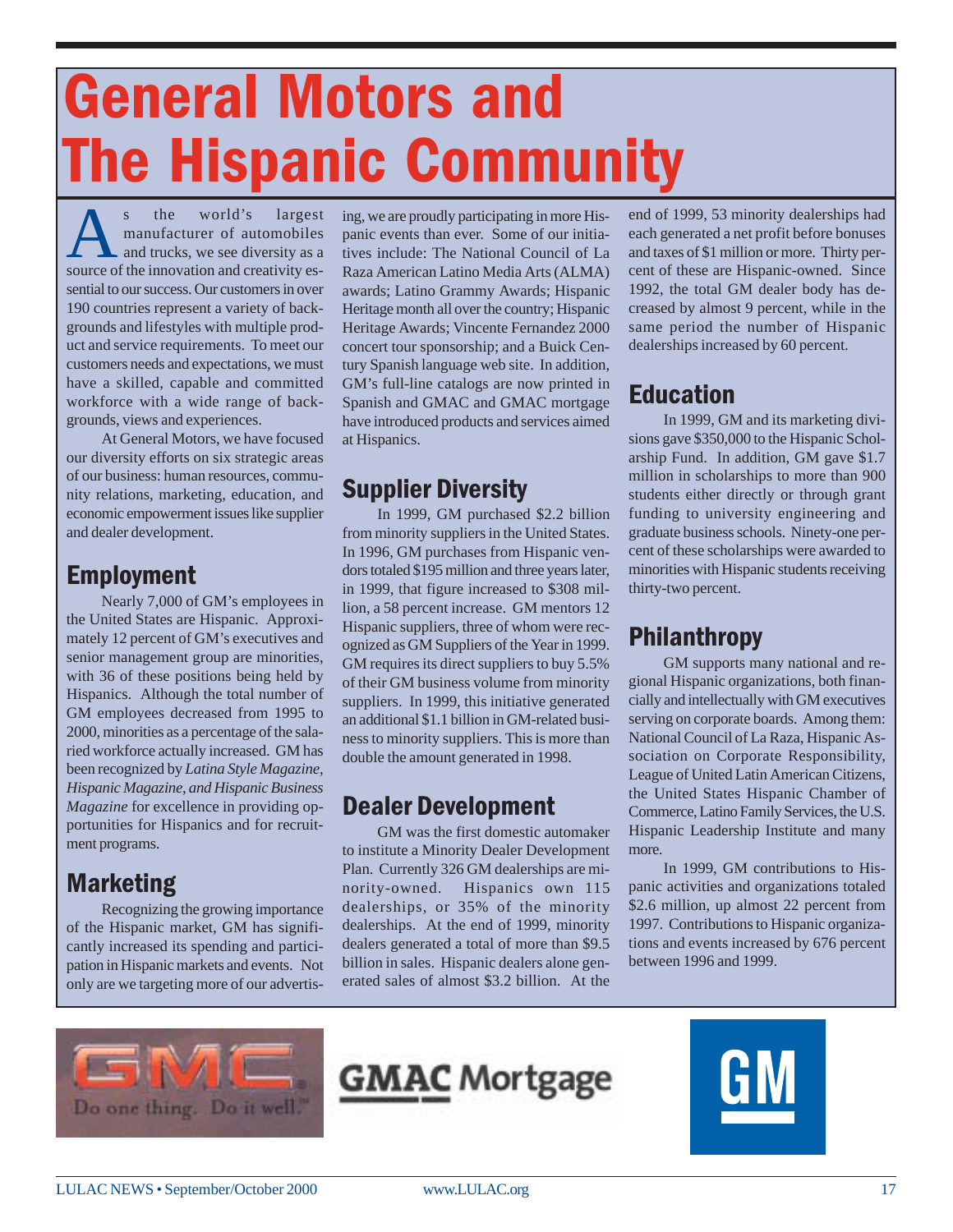# **General Motors Reaffirms Commitment To Affirmative Action and Diversity**

Affirmative action is garnering national at-tention again, this time at the University of Michigan. General Motors, the number one Fortune 500 company, is leading the way in support of the policy.

GM reaffirmed its position on the side of the debate that ensures diversity when the company filed a legal brief in support of the University of Michigan's affirmative action policies in admissions, which have recently come under fire. The validity of the affirmative action policy of the University of Michigan is being contested in two lawsuits that have been filed by students who claim that the policy is unconstitutional by considering race as a factor for admission.

The brief, filed in the United States District Court, asserts that General Motors stands behind the university's efforts to ensure that they maintain a diverse student body that is truly reflective of the nation and the world at large, and is inclusive rather than exclusive.

"In General Motors' view, only a welleducated, highly diverse workforce, comprised of people who have learned to work

#### **(continued from page 7)**

The conference wrapped up on Friday, focusing on the most important issue Latinos face, ending the crisis in education. The capacity crowd listened to panelists that included representatives from the White House and the Department of Education. They discussed strategies to alleviate the high dropout rate in the Latino community and the need for more parental involvement. Manuel Isquierdo, Principal of East Morton High School in Cicero, IL, also was on hand to describe how he transformed a low performing, majority Latino school, into one of the best high schools in the state.

Other issues addressed on Friday included the growing strength of Latinas and leadership development. Small Business Administrator Aida Alvarez keynoted the Women's Hall of Fame Luncheon as she highlighted the dramatic growth of Latinas as the fastest growing segment of small business owners in the country. Participants also heard from Janet Murguia, Deputy Campaign Manager for Gore 2000, and Congresswoman Sheila Jackson Lee (D-TX) of Houston.

productively and creatively with individuals from a multitude of races and ethnic, religious, and cultural histories, can maintain America's global competitiveness in the increasingly diverse and interconnected world economy," they stated in the brief.

LULAC, which has long supported affirmative action as a method of ensuring civil rights for Latinos and other minority and ethnic groups, applauds General Motors for its corporate activism.

"General Motors is a strong supporter of equal rights and diversity, as shown by its partnership with LULAC and its support of the University of Michigan," said Rick Dovalina, LULAC National President "We will continue to work side-by-side with GM to ensure that policies helping minority students remain in place."

In a letter to Dovalina, General Motors Vice President Roderick Gillum wrote, "By taking this step, GM recognizes that the business community, which is the recipient of future leaders from such selective institutions, must not be silent during the debate on the tools necessary to maintain diverse student bodies. The interest of American business is substantial."

The case in Michigan is not the first involving affirmative action in college admission practices. In the last several years, laws passed in California, Texas, and Florida that included regulations to abolish affirmative action or the consideration of race and ethnicity as a factor in college admissions. It has been shown in California that after the law passed disallowing race and ethnicity in college admissions considerations, the minority population in some of the state's most prestigious programs fell drastically.

"The future of the United States depends on a qualified work force that is ethnically diverse and promotes better cooperation and achievement among people of different backgrounds," said Dovalina. "This diversity begins at the college and university level, where the future workforce learns its skills, and affirmative action is a key policy in ensuring the diversity and quality of the United States workers."

#### **Election of the Board**

On Saturday the LULAC National Assembly convened to elect its slate of national officers and set the national agenda for the 2000-2001 term. LULAC National President Rick Dovalina was reelected for a third term.

Newly elected were Frank Ortiz for



**Young convention participant Sevestino Ramirez with Vice President Al Gore.**

Vice President of the Southwest, Rosa Rosales for Vice President for Women, and former VP for Southwest Hector Flores as Treasurer. Officers reelected were Victoria Neave, National Youth President; Juan Carlos Lizardi, Vice President for Youth; Maria Pizaña, Vice President for Young Adults; Damaris Sifuentes, Vice President for the Elderly; Regla González, Vice President for the Northeast; Carlos López Nieves, Vice President for Southeast; Richard Fimbres, Vice President for the Far West; and Augustin Sanchez, Vice President for the Midwest.

The delegates also voted to have the 2003 LULAC National Convention in Phoenix, Arizona.

#### **Mi Casa Es Tu Casa**

LULAC will hold its  $72<sup>nd</sup>$  annual convention on the beautiful island of Puerto Rico in San Juan. With the theme, "Reaching New Frontiers: Expanding the Latino Agenda," LULAC will once again conduct the most exciting weeklong event in the Latino community. We hope to see all LULAC members there in 2001!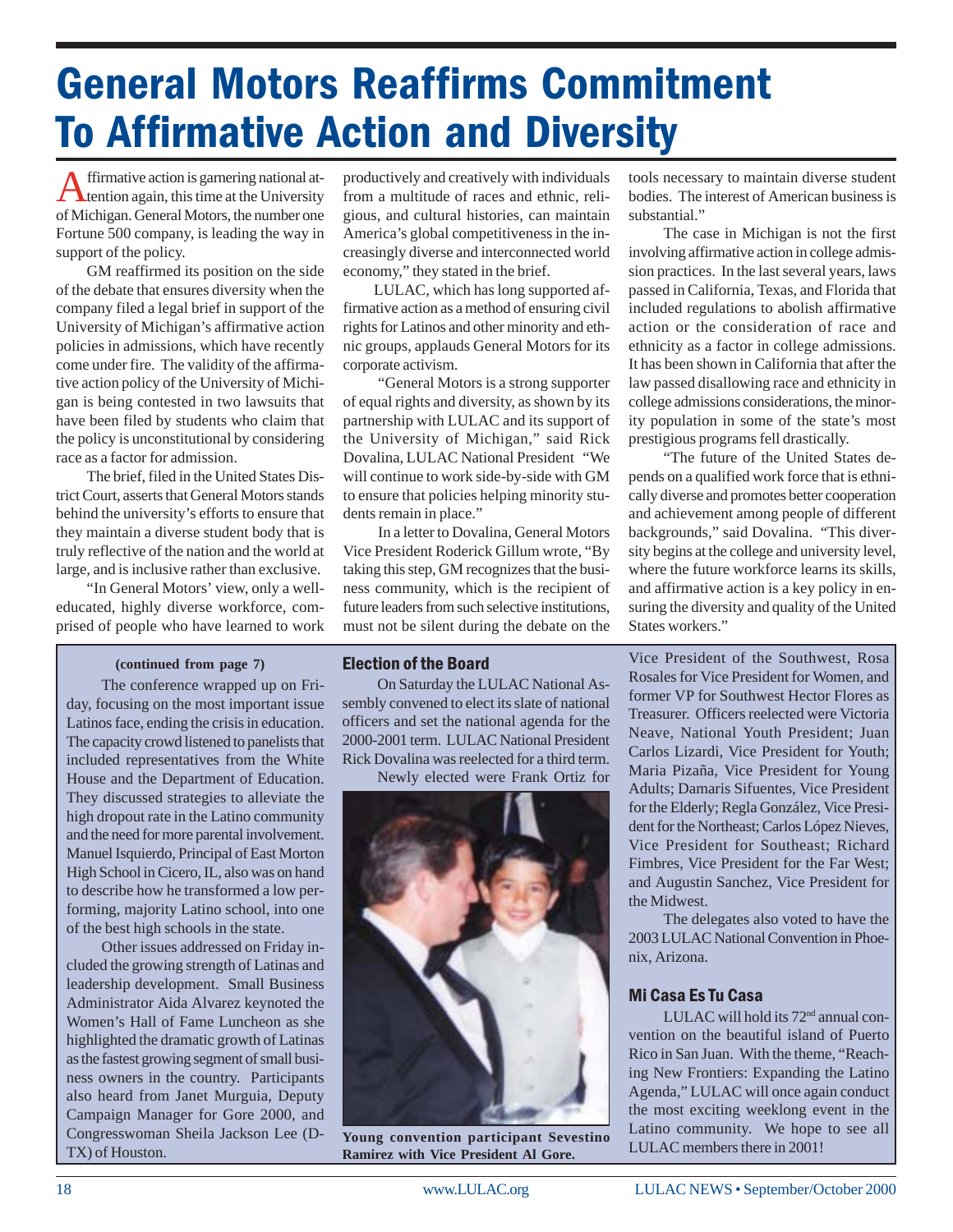### **National Assembly Passes Resolution Supporting Energy Secretary Bill Richardson**



BE IT RESOLVED, that the League of United Latin American Citizens (LULAC), the nation's oldest Hispanic civil rights organization, expresses its great admiration, respect and strong support for Secretary Bill Richardson for his exemplary record of public service and his contributions to our nation;

BE IT FURTHER RESOLVED, that LULAC recognizes that throughout his public career, Secretary Richardson has utilized his positions of influence to champion causes of importance to the Latino community. That as the most senior Latino in President Clinton's Cabinet, he has promoted Hispanic outreach efforts to engage the Latino community in energy, community, and business development, the rights of immigrants, health care legislation for Latinos and educational opportunities for Latino students;

BE IT FURTHER RESOLVED, that LULAC applauds Secretary Richardson's ambitious, productive and successful service as the nation's energy secretary, and notes in particular that he has urged oil producing nations to increase oil production in an effort to reduce gas prices, he has developed electricity restructuring legislation to help save consumers billions of dollars, he has reversed a decades old government practice of opposing nuclear weapons health claims, he has accelerated the cleanup of contaminated Department of Energy sites, he has set aside nearly 200,000 acres of department land for wildlife preservation, he has improved morale in the department's workforce by making a series of workplace improvements, he has been a leader in workplace diversity as two-thirds of his appointments have gone to women and minorities;

BE IT FURTHER RESOLVED, that despite the political mudslinging of the past several weeks, LULAC wishes to note in particular that Secretary Richardson during his tenure as energy secretary has lead an aggressive effort to protect the nation's nuclear secrets by implementing dozens of major initiatives to improve security and counterintelligence throughout the department;

BE IT FURTHER RESOLVED, that LULAC understands that a career FBI agent in charge of counterintelligence at the Department of Energy, and a retired four star Air Force General in charge of security at the Department of Energy - neither of whom have a political agenda - have both told Congress that in the past two years, Secretary Richardson has approved every security and counterintelligence proposal that they have put forward, and they have said that Secretary Richardson has done more to improve security and counterintelligence at the Department of Energy than any previous Secretary in the past 10 years;

BE IT FURTHER RESOLVED, that LULAC urges the U.S. Senate to act prudently and judiciously in its investigation of nuclear information security concerns at the Department of Energy's Los Alamos National Laboratory;

BE IT FURTHER RESOLVED, that the United States Congress be judicious, take the time to learn the facts and await the results of an ongoing FBI criminal investigation before deciding who should be held accountable for the Los Alamos security breach;

BE IT FURTHER RESOLVED, that LULAC expresses its disappointment with the actions of those in the U.S. Senate who have prematurely and irresponsibly rushed to judgment;

BE IT FURTHER RESOLVED, that LULAC is concerned that some members of the U.S. Senate may have more interest in tarnishing the image of the nation's most prominent Latino appointed official than they do in addressing national security concerns;

BE IT FURTHER RESOLVED, that the United States Congress should be on notice that LULAC will not tolerate the unfair, unjust, and unwarranted political lynching of Secretary Bill Richardson;

NOW THEREFORE BE IT RESOLVED, that the LULAC National Assembly at its 7lst annual convention held in Washington, D.C., hereby steadfastly supports Secretary of Energy Bill Richardson.

### **LULAC Loses One of Its Finest Leaders**

Texas District III Deputy Director Alfredo Carrizalez passed away on September 12, 2000, after complications from heart surgery. A tireless worker for the Latino community, he left us at only 48 years of age.

Carrizalez will be truly missed by LULAC and those who knew him. He leaves behind a loving wife Rosa; two children, Gabriel and Veronica; his mother Martha Galvan; and a sister, Beatrice Gonzalez.

#### **(Texas State Convention, continued from page 14)**

Given low levels of educational achievement and high levels of underemployment in the Hispanic community, many Hispanic youth are under pressure to make employment a priority over education.

"LULAC wants to reduce the Hispanic dropout numbers by requiring high schools to provide evening and weekend instruction, as well as internet instruction, to students who must enter the workforce at an early age," said Dr. Gloria Gonzalez, LULAC National Education Committee Chair. "Our schools need to adjust the educational paradigm to accommodate these students so that their current economic situation does not become a barrier to reaching their economic potential."

"We will also fight efforts to steer Hispanic students into GED programs," said Robert Gamboa. "Many charter schools and alternative education programs popping up now are nothing but GED mills with low standards, which shortchange the future of our Hispanic kids."

LULAC will urge state lawmakers and local school officials to adopt the Hispanic education agenda.

At the General Assembly, Texas LULAC also passed a number of resolutions aimed at supporting the appointment of Latinos to the Judiciary, forwarding Texas LULAC's 6-point Health Agenda, seeking federal legislation to allow automatic citizenship to any student obtaining a high school diploma in the United States, and ensuring equal access to credit-building opportunities for women. Roman Palomares was unanimously re-elected Texas LULAC State Director and Margaret Moran was re-elected Deputy State Director.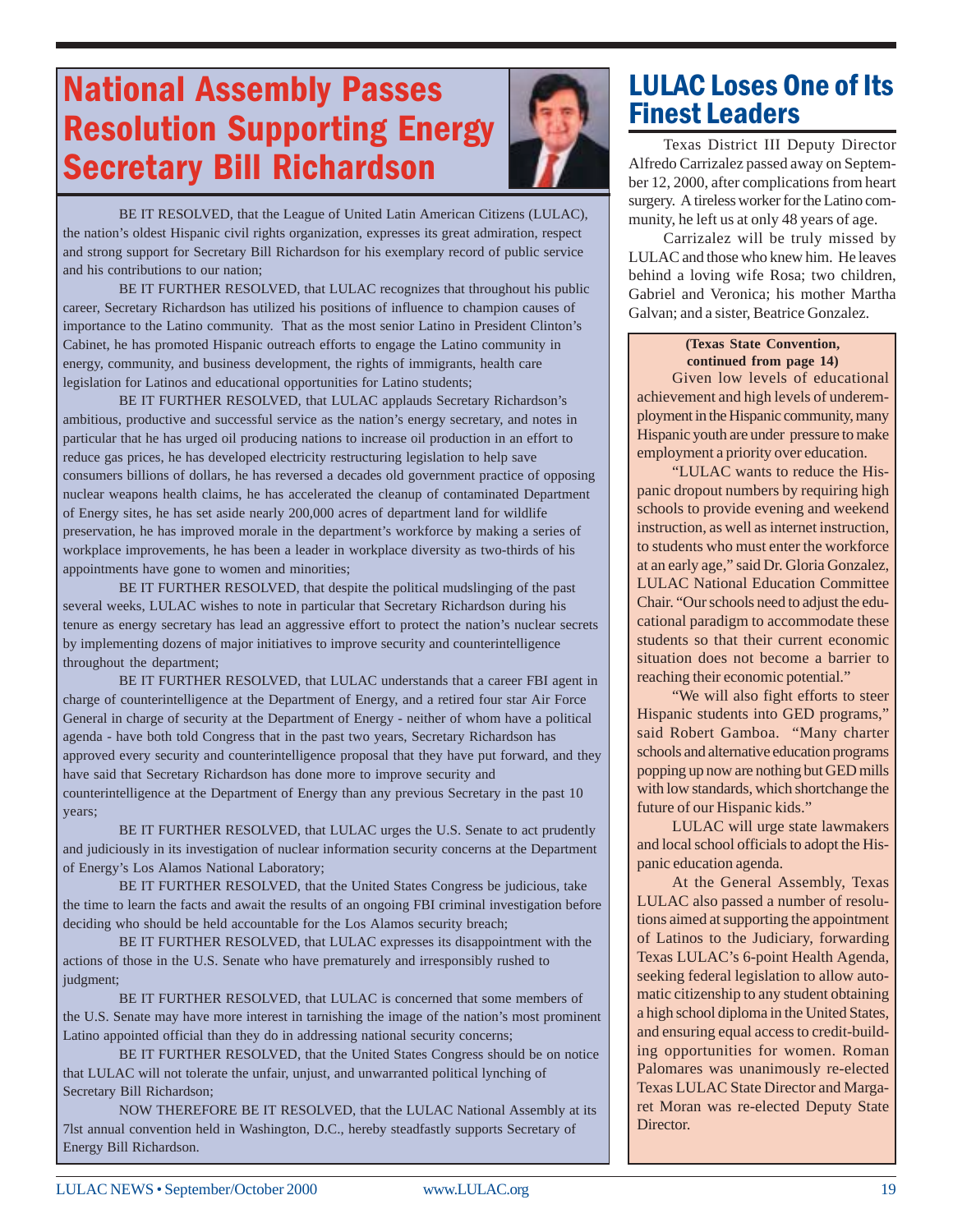### 2001 LULAC Legislative Platform

Adopted by the LULAC National Assembly on June 30, 2000, at the 71st LULAC National Convention in Washington, DC.

#### **AFFIRMATIVE ACTION**

LULAC supports equal opportunity for employment, promotion, and contracting, and opposes discrimination of any form in the workplace. We support affirmative action as a set of positive steps that employers use to promote equal employment opportunities.

LULAC vows to remain active in the ` judicial struggle to get rid of decisions that have overturned affirmative action programs across the country, such as the Hopwood decision in Texas.

#### **CENSUS 2000**

LULAC strongly supports the use of statistical sampling in the 2000 Census to get the most accurate count possible and to prevent another large undercount of Hispanics. LULAC supports the use of adjusted census figures for redistricting within the states and for the distribution of federal funds.

LULAC urges the Census Bureau to hire enumerators and managers of Hispanic descent to work in their own communities in order to further alleviate the potential undercount.

We also call on the Census Bureau to include the residents of Puerto Rico in population reports for the United States and the total count of Hispanics.

#### CITIZENSHIP AND VOTING

LULAC actively encourages eligible Hispanics to fully participate in the democratic process and register to vote. We also encourage those who are eligible to become citizens. To this end, LULAC conducts voter registration and citizenship projects in Hispanic communities throughout the United States.

LULAC demands that the Immigration and Naturalization Service expedite the processing of two million citizenship applications pending in a backlog of up to two years in some states.

**Take Action:** We encourage our members to use this platform when communicating with elected officials**.**

#### **DISCRIMINATION**

LULAC works to prevent acts of discrimination against Latinos, including slander by actions or words. We seek to bring issues and instances of discrimination to the attention of all people living in the United States. By exposing discrimination, LULAC encourages a public discourse and educates the public on issues relating to Latinos. We denounce any form of sexual harassment in the workforce.

LULAC urges Congress to pass laws that provide stronger sentencing and more aggressive prosecution for hate crimes, the worst form of racial discrimination.

#### ECONOMIC OPPORTUNITY

**Empowerment Zones Along the Border:** Due to extremely high unemployment rates along the U.S./Mexican border of close to 25%, LULAC supports an expansion of American empowerment and enterprise zones in communities along the border in California, Arizona, New Mexico, and Texas.

**Employment:** Affirmative action policies in hiring should be retained and widely used to ensure diversity in all workplaces. Congress, the President, businesses, and labor unions should join forces to ensure safe, fair, and equitable labor practices as an established norm.

**Business:** LULAC believes Latino entrepreneurship should be greatly encouraged. Incentives for small business owners and investment in Latino-owned businesses should be a priority. Affirmative action policies in hiring should be retained and widely used to ensure diversity in all workplaces.

#### **EDUCATION**

LULAC supports legislation that works to decrease the Hispanic dropout rate, which is currently over 30%. LULAC urges Congress to implement targeted programs that encourage Hispanic students to stay in school and provide alternative schools and programs to address the specific needs of our communities.

Federal funding for programs such as Headstart and Women, Infants and Children should be increased to ensure access and high participation. LULAC believes that all Latinos should have access to safe, quality, unsegregated public education and we oppose school vouchers. All Latino students should have adequate support and rigorous coursework with access to computers and the internet.

LULAC supports bilingual education to ensure English proficiency while encouraging students to retain proficiency in their native language. In addition, LULAC supports education for all children, including immigrant children.

We believe that education is the basis for lifelong success, and we strongly oppose any measures that deny education as a fundamental right. LULAC believes that all textbooks should reflect the Hispanic community in a positive way and should be language appropriate and culturally sensitive.

LULAC will work to guarantee the continued federal funding of existing LULAC National Educational Service Centers and will push for new funds to operate in areas not currently being served by LNESC.

#### ENGLISH ONLY/ENGLISH PLUS

LULAC strongly opposes all legislation that designates English as the official language of the United States. We recognize the value and utility of English proficiency, and promote bilingualism and multilingualism as assets to be valued and preserved.

LULAC advocates English Plus as a way to promote the learning of English without forfeiting one's native language.

#### HISPANIC REPRESENTATION

LULAC seeks to increase the number of Hispanics serving in appointed and career positions within the federal government at all levels. We urge the President to appoint more Hispanics to his administration and to recruit more Hispanics into the civil service.

LULAC demands that the U.S. Senate move to confirm Hispanic judges waiting for confirmation. We strongly advocate that the next justice appointed to the Supreme Court be Hispanic.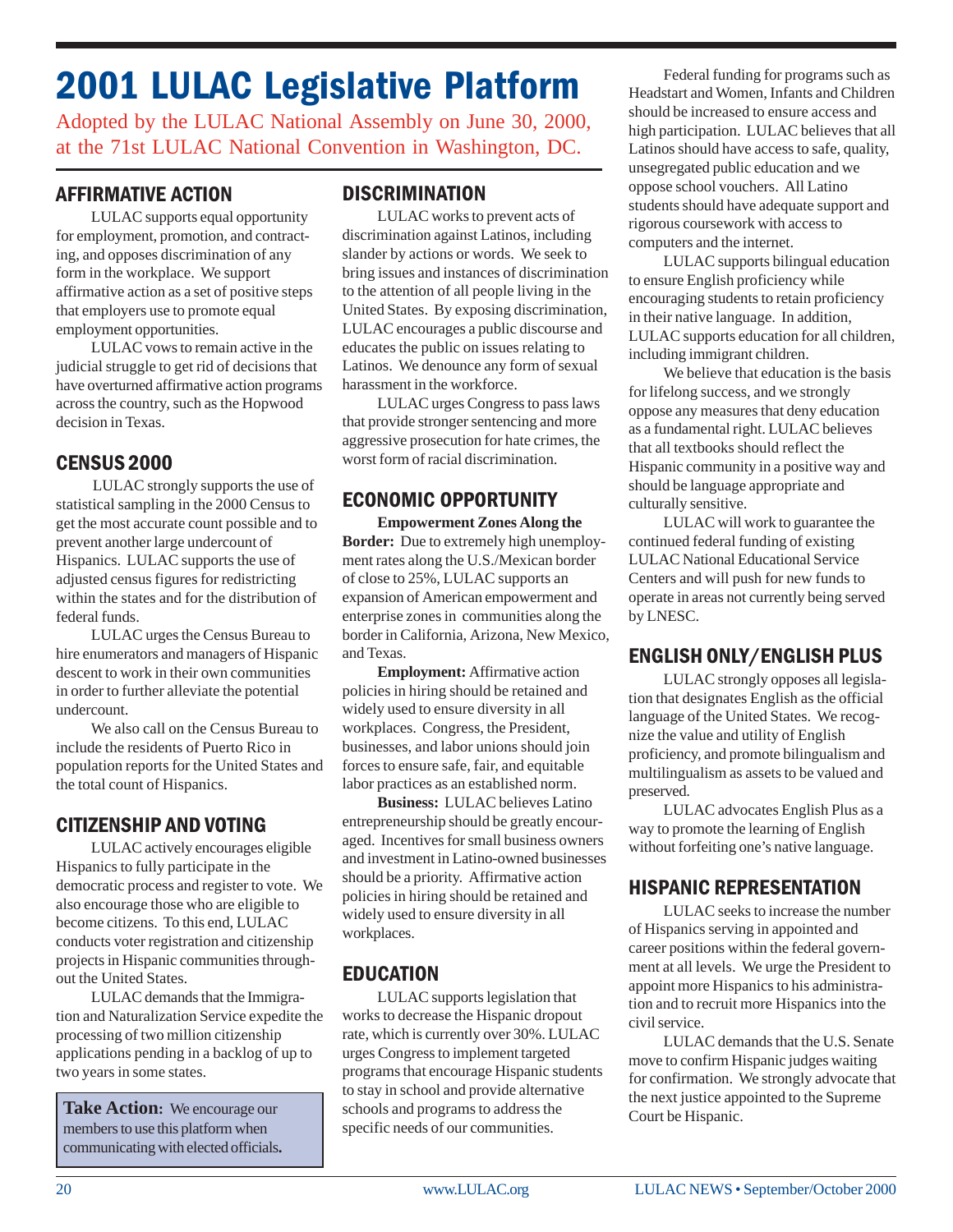#### **HOUSING**

LULAC supports the expansion of affordable housing and increased funding for the Department of Housing and Urban Development. We oppose discriminatory lending practices and support the strengthening of fair housing legislation.

#### **ENVIRONMENT**

LULAC opposes the practice of locating environmentally damaging or dangerous sites in Hispanic and other disadvantaged communities. We oppose the disposal of nuclear waste near Hispanic communities and we support a border buffer to prevent the creation of hazardous `waste sites on both sides of the U.S.- Mexico border. We urge the cleanup of additional brown fields in Hispanic neighborhoods.

#### **FOREIGN RELATIONS**

LULAC promotes the inclusion of Latinos in the formulation of U.S. foreign policy and we encourage Latinos to become more involved in international issues. LULAC calls upon the Administration to appoint more Latinos to key positions in the State Department, Foreign Service, and the United Nations and we urge a strengthening of our partnerships with Latin American countries.

#### **HEALTH CARE**

Universal access to health care continues to be a priority for Latinos. LULAC supports an increase in affordable and accessible primary and preventative health care that is culturally appropriate for the Latino community. LULAC also supports prenatal care and immunizations for children, and AIDS and substance abuse education.

LULAC is seeking a reduction in the price of costly prescription drugs and the expansion of medicare to cover the cost of prescriptions. We support an expansion of insurance coverage for children in poverty. We call for increased funding of programs to prevent teenage pregnancy.

#### **IMMIGRATION**

LULAC opposes any legislation threatening the rights of legal immigrants, including measures limiting legal immigration. We stand against legislation that denies legal residents and naturalized

citizens the same benefits due to nativeborn citizens, against any efforts to deny public education to the children of undocumented immigrants, and against harsh regulations that toughen the requirements for citizenship and expand the stipulations that bar admissibility to immigrants. Immigrant visas should not be unreasonably withheld.

We oppose the militarization of the border and vigilante attacks on immigrants in the border area. We hold that the Immigration and Naturalization Service should concentrate its efforts on naturalization, citizenship promotion, and the training of Border Patrol agents. We oppose the expansion of guestworker programs.

LULAC supports a general amnesty program to legalize long-term immigrants in the US. LULAC also supports the Latino and Immigrant Fairness Act which:

- Updates the Date of Registry from 1972 to 1986 allowing long-term immigrants to regularize their status.
- Provides parity in the treatment of Central Americans and Haitians.
- Re-instates Section 245(i) that allows immigrants to remain with their families while their applications are processed.

LULAC urges Congress to reject attempts to cut legal immigration and we oppose the mistreatment of immigrants in the US regardless of their status.

#### **MEDIA**

LULAC strongly advocates for the increase of Hispanic-oriented programming in all facets of the media and we demand that more high-level decision-making positions are made available to Hispanics at major media companies and networks. LULAC further asserts that programs targeted to or including Hispanics provide a positive portrayal of Hispanics and their culture. We encourage the FCC to require broadcasters to provide better programing for Latinos as part of their public service obligations.

#### **OIL WORKER STABILITY**

LULAC is concerned about the

volatility of oil prices and its impact on oil workers, many of whom are Hispanic. We support state and federal efforts to stabilize the price of oil and put the Hispanic oil field worker back to work. Specifically, we support training programs for oil workers and tax credits to oil producers to encourage an increase in the domestic production of oil and reduce our dependence on foreign oil.

#### PUERTO RICO

LULAC reaffirms its strong support of legislation which provides a congressionally recognized framework for the four million U.S. citizens living in Puerto Rico to freely express their wishes regarding their options for *full* self government for the first time in a century of U.S. administration.

LULAC fully supports President Clinton's directives on Vieques and demands that Congress act immediately to ensure that the letter of the agreement is upheld.

#### SOCIAL SECURITY

LULAC opposes the privatization of Social Security and any tax cut plan that would compromise its future stability. Individual accounts and tax cuts should not be substituted for Social Security's currently defined system.

LULAC supports changes in the Social Security system that would provide stronger benefits to lower income groups, women and the disabled.

#### **WELFARE REFORM**

LULAC supports reducing welfare dependency, but we believe that welfare should act as a safety net for those who need assistance for valid reasons. It should encompass improved bilingual job training, funding for child care, an increased minimum wage and job opportunities to best meet the needs of urban and rural welfare recipients. We oppose time limits on welfare and we prefer that each case is reviewed with discretion. Welfare reform efforts should be closely monitored to ensure they do not increase poverty

LULAC opposes benefit cuts previously afforded to legal immigrants, and we strongly advocate remedies that restore benefits to legal immigrants and their children.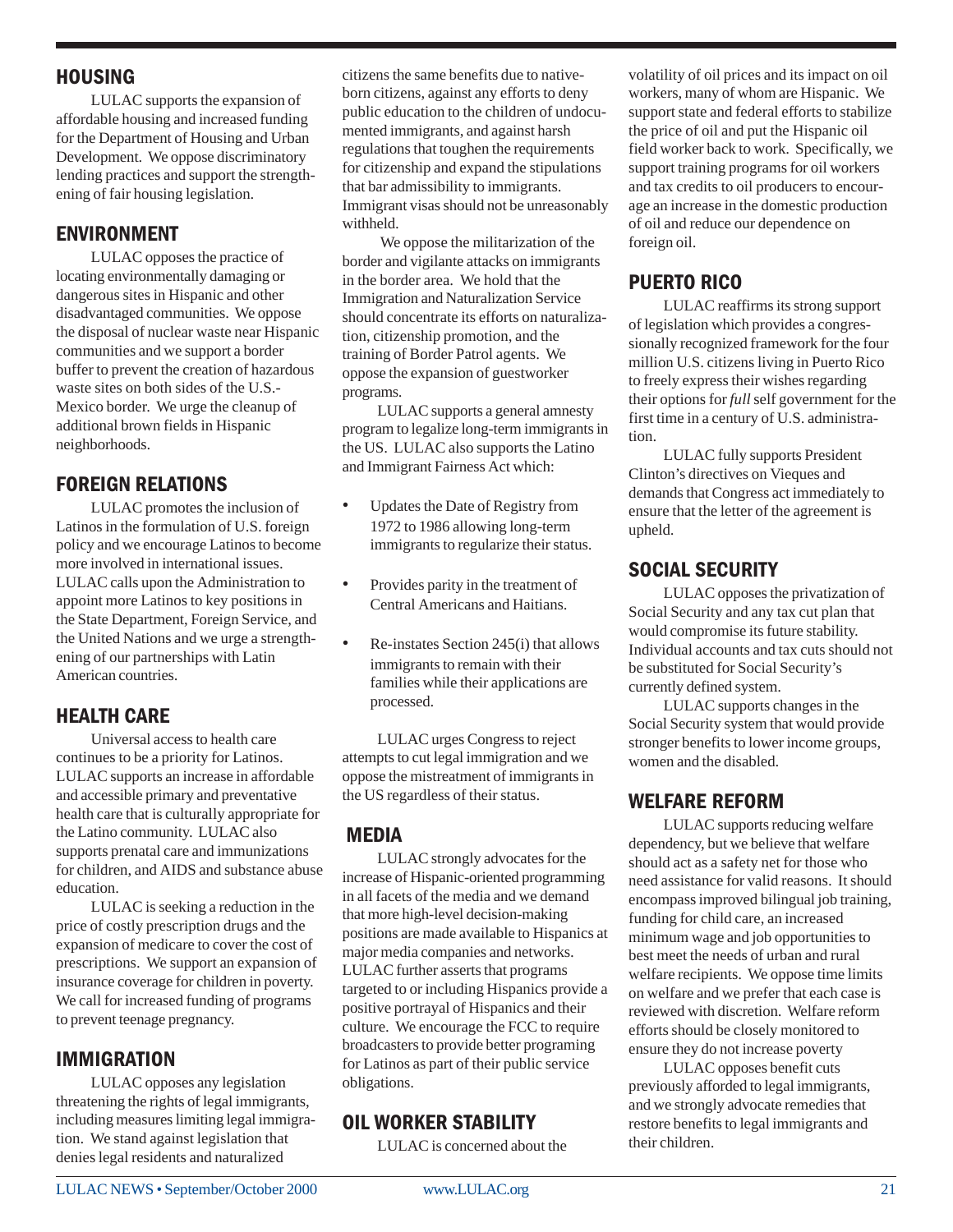### **Native American** and Hispanic **Communities Join Forces**

What does the Native American community have in common with the Hispanic community? If you are thinking that they have as much in common as a tamal and a hot dog, think again. As a matter of fact, a significant portion of the Native-American community is of Hispanic descent, have Hispanic names, speaks Spanish fluently, and is heavily influenced by Hispanic culture.

But most people do not know these facts. That ought to change and some organizations in Washington, D.C. are working to bring Native Americans and Hispanics closer together.

The National Indian Gaming Association (NIGA) is a non-profit organization based in Washington, that advocates for the social, political and economic empowerment of 168 Indian nations that utilize gaming to meet their governmental responsibilities.

NIGA, concerned about the approximately 400,000 Native-American Hispanics that it represents, took the initiative of building a relationship with Hispanic organiza-

tions such as LULAC, to mutually support each other on common issues and legislative policy in order to close the gap between our communities and the rest of the population.

As minorities, both communities face several problems that are very well known to all of us. Issues like the Census, education, health, labor and economic development are ones that we face on a daily basis, whether on an Indian reservation or in the barrio. The problems are formidable and in order to fix them, the two communities ought to work together and support each other.

"Many of the issues confronting the Hispanic community are the same issues Indian tribes face," said Jacob Coin, NIGA Executive Director. "We suffer from high unemployment, lack of adequate educational opportunities, poor health facilities and housing shortages. We would love to work together with the Hispanic community to see that these common issues receive the proper attention."

The link between the two communities is an historical one. Much of America's southwest and western territory once belonged to Mexico. It is unknown the level of interaction between Mexicans and Indians. However, geographical data suggest that many Indian tribes were based in Mexican territory until 1846 when the U.S. incorporated California and Texas into the Union. It is logical to deduce that neighboring tribes and Mexican communities influenced each other.

Last month, at LULAC's national convention, Mr. Coin and John Tahsuda, Counsel for NIGA, met with LULAC National President Rick Dovalina for the first time. President Dovalina welcomed NIGA's initiative and pledged to support and work shoulder-to-shoulder with the Native American community to promote common interests.

 "We welcome their ideas and look forward to working with the Native American community," said Dovalina. "Our voices can be heard much louder when we unite and stand together."

NIGA, which also pledged to support LULAC's efforts, said the partnership is a perfect match since both organizations represent many people of Native American and Hispanic heritage and are fighting for the same issues.

"We have been working to build coalitions with other associations, groups and caucuses whose voices traditionally have not been heard in the American political process," said Richard G. Hill, NIGA Chairman. "The Hispanic community is a natural partner for Indian tribes. Many tribes share a common history and ancestry with much of the Hispanic community. Because we share a common social and cultural identity, we share common beliefs about the importance of family and community."

"It was a pleasure to meet with the President of LULAC, and we are very appreciative of his warm reception," said Coin.

### **Hispanic Scholarship Fund Offering Financial Aid to College Students**

The prestigious Hispanic Scholarship<br>Fund, which has provided financial aid to outstanding Hispanic American students pursuing college degrees for almost a quarter of a century, is currently accepting applications from college students for its College Retention program.

Applications for scholarships ranging from \$1,000 to \$3,000 will be available on the HSF website at www.hsf.net, from August 3 through October 13, 2000. Forms also are available at College Financial Aid Offices or by mailing a stamped, self-addressed, business envelope (nine by four inches) to:

General Scholarship Program, Hispanic Scholarship Fund, One Sansome St., Suite 1000, San Francisco, CA 94104. The deadline to apply is October 15.

HSF provides scholarships based on merit, with consideration of financial need, to Hispanic Americans of all races and ethnicities. Qualified applicants are of background that is at least half Hispanic (one parent fully Hispanic or both parents half Hispanic), are a United States citizen or permanent resident, and have already earned at least 15 undergraduate credits at a two-year or four year accredited college or university in the U.S. or Puerto Rico.

Applicants must be enrolled on a fulltime basis, again at accredited schools, for the upcoming academic year from this fall through spring 2001. Undergraduates must take minimum course loads of 24 credits per academic year; graduate students must have at least 12 credits per the academic year. All

students must have a minimum GPA of 2.7 on a 4.0 scale (3.7 on a 5 point scale).

Both undergraduate and graduate students of all majors are encouraged to apply. In many cases, there are specific programs that will apply to certain majors. HSF has collaborative programs with more than 200 corporate sponsors with specialized programs in business, engineering or computer science. Students with these majors and a GPA of 3.0 or higher will be considered for these specific scholarships when they submit their HSF General application packages. All applicants will be considered for funding, whether there are specific programs or not, in their majors.

Last year's HSF Scholars, who ranged from teenagers to retirees, received more than \$9.3 million in grants. A record number of 4,224 students from all 50 states and Puerto Rico were honored as HSF Scholars, more than doubling the number of just

**(continued on next page)**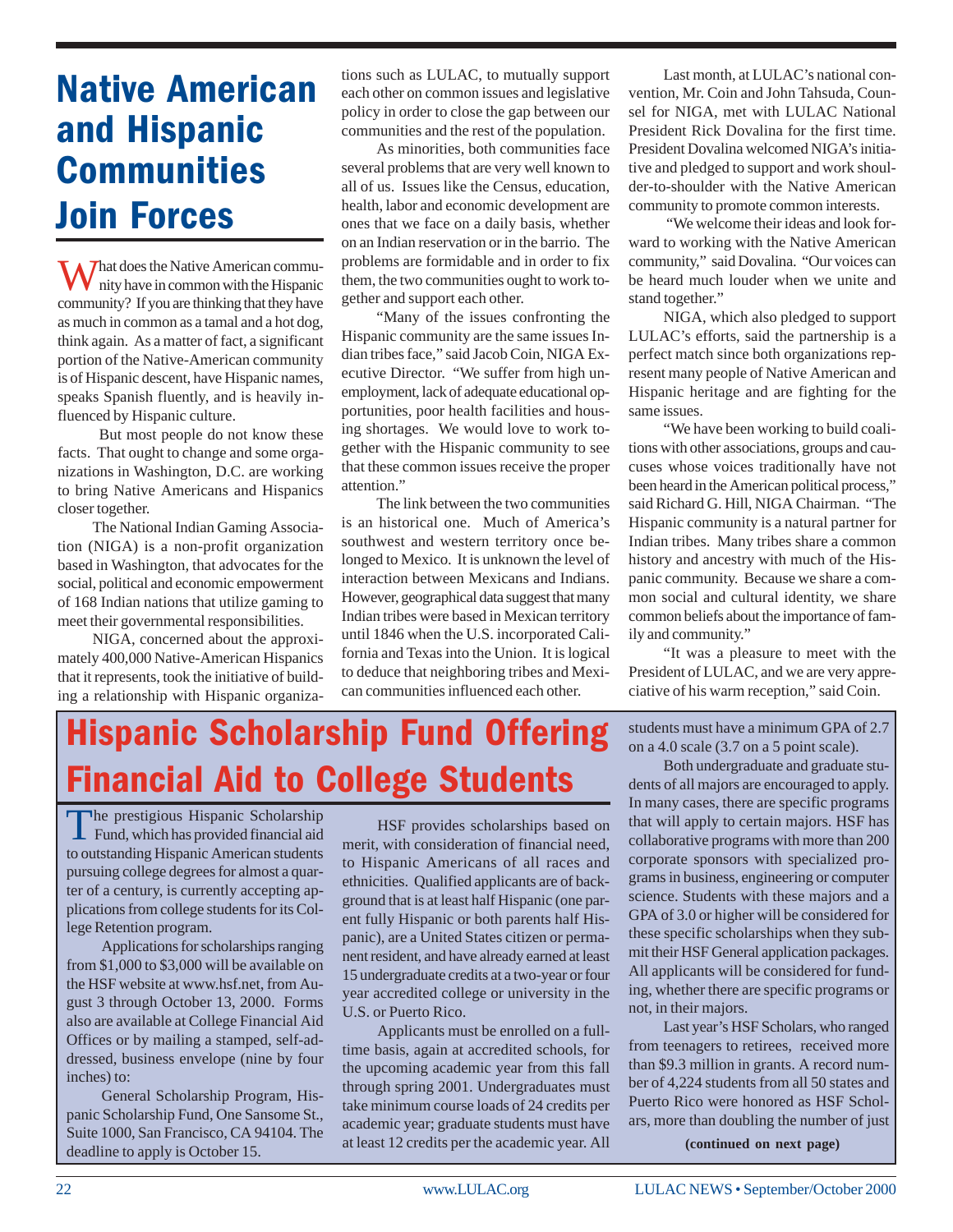## Digital Politics: Latinos Vs. High-Tech Titans

Once again, we have entered the stretch of the presidential<br>elections. Democrats and Republicans are vying for the<br>Latino vote. The presidential hopefuls have traveled cross-<br>country to address I atino conventions and cour elections. Democrats and Republicans are vying for the Latino vote. The presidential hopefuls have traveled crosscountry to address Latino conventions and court the six million Latino voters that populate states encompassing approximately 76 percent of the total electoral vote needed to win the presidency.

The candidates praise our communities for the many valuable contributions they have made to U.S. progress through their enterprising spirit and hard work. The candidates speak Spanish to us. They proudly display their Hispanic family members as a testimony that they like us, that we are a part of them. Yet, it remains clear that immigrants are still perceived as unwelcome in a country forged on the backs of immigrant labor.

Pending immigration legislation on the floor of both the House and Senate questions whether more foreign workers should be allowed into the United States and under what conditions. The current language proposes an increase in the number of H-1B temporary worker visas for highly skilled workers in the technology industry over the next three years.

In addition, there are "Plus" provisions affecting immigrants already here. These include amendments that would address the most onerous provisions of the 1996 Immigration Reform Act. They include an adjustment of the Registry Date that allows for individuals who have been in the country since before 1986 to apply for residence; Central American and Haitian Parity for those immigrants allowed into the United States to escape repression in their countries; the reinstatement of Section 245(i) permitting immigrants to remain in the U.S. while they await the settlement of their immigrant status without separating families.

But what is the H1B plus debate really about?

There are several levels to the argument. When viewed from a dispassionate distance, it appears that we want to rent workers from foreign countries. Long-term labor problems are being addressed with short-term solutions. Nevertheless, it is undeniable there is a need to fill jobs. Yet, it is also undeniable that the Republican majority could move the H-1B legislation to the floor for a vote at any time. Why hasn't this happened?

Politics are clearly involved. Campaign contributions, too. And, there are short-term vs. long-term priorities.

As has been expressed on more than one occasion, Latinos are victims of a "Digital Divide," or no access to technology. We would like access to that technology and the education necessary to use it. Stabilizing status issues with legislation that affects those immigrants who have been in this country for many years greatly

increases the possibility of achieving that. They could then have access to the education that they need to be able to apply for those jobs that are open – a long-term solution

Large high-tech corporations need workers immediately. Yet, they are being informed they cannot have them. Hi-tech interests are being told that the attachment of the proposed amendments to their H-1B legislation endangers its passage. Latinos vs. Techies. Now, the political parties must choose between us. Voters vs. dollars. Who wins? Nobody. Who loses? All immigrants and U.S. economic progress.

Why not be honest? The United States needs foreign labor in the short-term to maintain current levels of economic growth and needs better-trained workers for the long-term. More H-1B workers mean more would-be permanent immigrants with temporary visas, millions of whom are already in legal limbo. But, Congress also needs to respect the workers who are already here – not just the ones writing software but, the ones pouring concrete and maintaining our roads – or, there will be political consequences. By alleviating some of the hardships created by the mistakes made by Congress and the INS and by regularizing the status of a significant number of people that were negatively affected, the possibility for the thousands currently present to then be trained and fill the gaps to rise above their current socio-economic trap increases exponentially. Not including the proposed amendments means leaving thousands of families in legal limbo and potential workers outside of the economic boom.

Passing the bill with the amendments is a "win-win" situation for all parties. Businesses would have a readily accessible pool of workers, tax revenues would increase, families could stay together, and not one American would be harmed by their passage.

The immigration question is one of the key issues for Latinos as we consider how we will vote in the upcoming elections and we are the swing vote in nine key states. If the candidates won't speak up for welcoming Latino immigrants into America's new economy as part of the high-tech industry's lobbying push, Latinos will remember.

In sum, if the presidential hopefuls really care about our communities then candidates should use their influence to rally Congress to address these issues and to discontinue pitting the interests of two important constituencies against one another. To do so would be a significant first step in proving that they are serious about doing something substantive for Latinos and for the future of economic progress of the United States.

#### **(continued from previous page)**

two years ago and reflecting increased interest and support for HSF. Both the number of winners and the cumulative amount disbursed were organizational records.

HSF's stated mission is to strengthen America by advancing the college education of Hispanic Americans. Four years ago, HSF's Board of Directors established the goal to double the current rate of Hispanics earning a college degree to 18 percent by 2006.

"As Hispanics continue to grow in number, influence and civic responsibility, the need to support and increase the number of Hispanics earning college degrees becomes a critical necessity to America's future," said Sara Martinez Tucker, HSF President and CEO.

"By increasing the number and level of college degrees among Hispanic Americans,

we are not only providing tremendous benefit to our communities today, but we are also making a positive impact on America's leaders of tomorrow."

The first year HSF awarded scholarships to 115 students for a total of \$30,000. Since then, HSF has distributed nearly \$48 million. A recent independent study found that an astounding 97 percent of all HSF scholars attain their college degrees.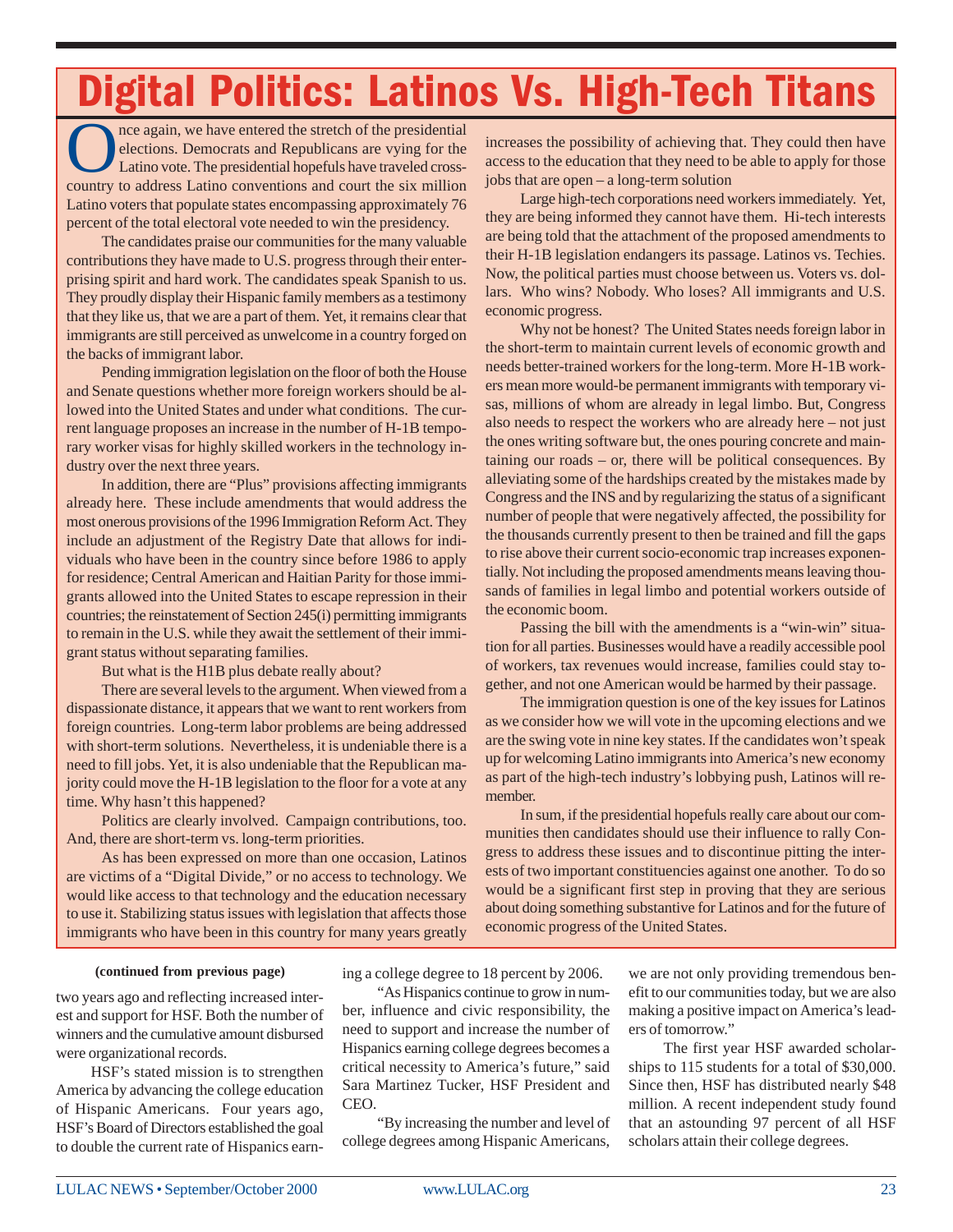## **Consumers See Changes in Their Phone Bills, Should Compare Rates to Lower Costs**

Recently, you may have noticed some<br>changes on your local and long distance telephone bills. The changes are the result of a pricing reform proposal developed by a consortium of telecommunication companies and with input from nonprofit groups, including LULAC. The reforms are in response to demands for less complex statements, fairer rate structures and to promote more market competition in the telecommunications industry. The changes were approved by the Federal Communications Commission (FCC) on May 31 and became effective on July 1.

As a result, some phone charges disappeared, some moved from your long distance bill to your local service bill, and others have been updated. One significant change is the \$2.1 billion reduction of access charge fees money long-distance carriers pay to local phone companies for use of their lines—with the savings passed on to telephone users.

Long-distance companies have stopped charging you a National Access Fee (also known as the Presubsribed Interexchange Carrier Charge). And, for those consumers who make few long distance calls, or none at all, more companies are offering plans that require no minimum service fee.

On your local phone bill, there was a small increase in your Federal Subscriber Line Charge and a small new charge for the Federal Universal Service Fund. This fund helps keep local phone service affordable in rural communities or high cost areas as well as providing telecommunications discounts to schools, libraries and low-income families.

The bottom line is that nearly all consumers are now paying less when their local and long distance bills are added together.

To help you "get the most for your money," the Telecommunications Research and Action Center (TRAC), which also supported the FCC reforms, suggests consumers take these steps:

- Shop around and get the best plan for your needs. Think about how you use the phone: what days? what times of day? how long are most of your calls? where do you call most often?

- In comparing rates, note that companies may use different terms to describe similar services, and combinations of services may differ. Make sure you're comparing "apples to apples." Don't just look at the low perminute rate advertised. You need to also factor in minimum charges or monthly fees.

- A package deal may sound great, but do you really want all the services included?

For more help on comparing telephone rates, visit the TRAC web site on the Internet at *www.trac.org*. Another good source of information on choosing the best long-distance carrier and plan is the National Consumer League's web site at *www.ncl.org.*

Questions regarding the new changes about your telephone bill can also be answered by contacting your local or long distance telephone company or by visiting *www.phonebillcentral.org.* If you don't have a home computer, your local library, senior center, or community center should have one available for public use.

You may also get printed information by writing to S. James, Consumer Information Center, P.O. Box 100, Puebla, CO 81002, and asking for the brochure, "A Smart Consumer's Guide to Telephone Service."

### **Group Releases Report on U.S. Military Policy** in Latin America and the Caribbean

The American Friends Service Committee (AFSC) has recently issued a report, Still Pulling Strings, that provides a comprehensive overview of U.S. miitary policy and practice in Central America and the Caribbean post-Cold War.

The report also includes three case

studies on Mexico, Colombia and Puerto Rico. Still Pulling Strings is particularly timely due to growing criticism of the war on drugs, media attention on the Navy bombing in Vieques, and recent U.S. legislative action on the School of the Americas and military aid to Colombia.

### **Lifeline Offers Smart Savings for Low Income Telephone Consumers**

Did you know that you or someone you know may qualify for *Lifeline*?

*Lifeline* is a program that helps make telephone service more affordable for lowincome consumers by waiving certain charges. If you are on *Lifeline*, you may save at least \$5.50 a month on your local phone bill!

*Lifeline* is operated by each state, and each state has different eligibility requirements. You may qualify for *Lifeline* if you receive Supplemental Security Income or Food Stamps.

Eligible consumers will have their Subscriber Line Charges and Federal Local Universal Service Fund charges waived. Under a new price reform plan approved by the Federal Communications Commission, *Lifeline* subscribers will also receive the benefit of lower overall phone bills.

There is also a program to help you get a telephone installed, called *Link-Up*. If you don't have a phone line, this program may help you. Some long distance companies offer special *Lifeline* programs with additional savings for consumers that qualify.

For more information on *Lifeline and Link-Up,* call your state Public Service Commission or contact your local or long distance telephone company. You can also call your local library, senior center, community center or church, look at the consumer information pages in your telephone book, or go online at *www.lifelinesupport.org.*

 For "A Smart Consumer's Guide to Telephone Service," write to S. James, Consumer Information Center, P.O. Box 100, Pueblo, CO 81002.

The report can be found on the AFSC's website at **www.afsc.org/lac** or you can order the reports through the mail.

The overview is available for \$3.00 and the case studies are available for \$1.50 each. Please send your orders to:

Literature Resources American Friends Service Committee 1501 Cherry Street Philadelphia, PA 19102-1479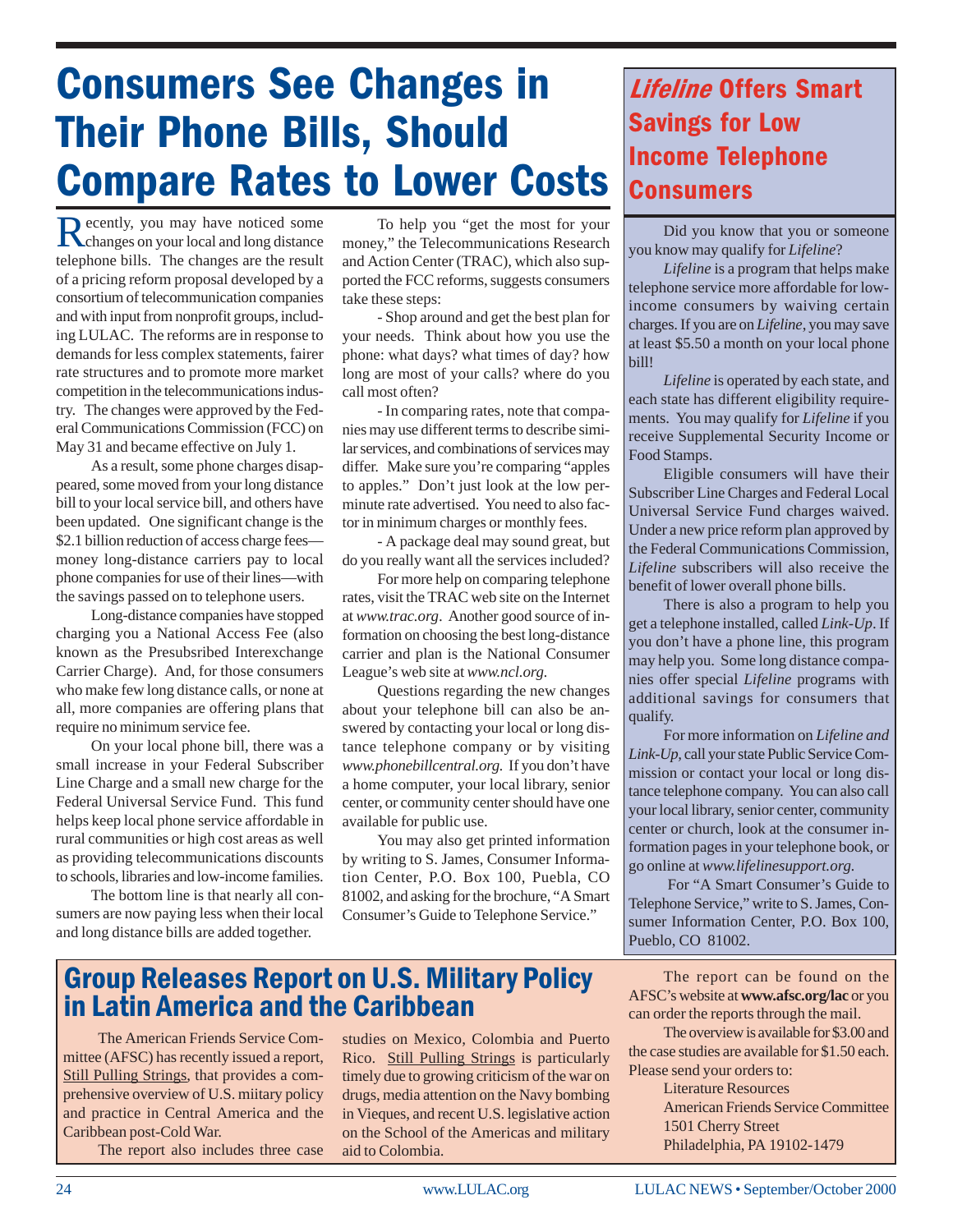# When Latinas Cry for Help, Where Is the Justice?

Back in March, America's eyes were<br>focused on Miami, Florida, and the<br>case involving young Cuban boy focused on Miami, Florida, and the case involving young Cuban boy Elián González. Many people around the country, especially Latinos, felt that justice may not have prevailed. But while the country focused on one riveting story in Miami, another horrible situation was taking place unnoticed.

A young Puerto Rican mother named Maria Eugenia Pereira faced the loss of her only son, Khalil Shanti.

Pereira first moved to Florida from her native Puerto Rico in the early 1990's to pursue a college degree in architecture. Shortly thereafter, she met and married a Palestinian man named Ibrahim Shanti. They moved to his native land of Jordan, where Khalil was born. He was registered as a United States citizen, like herself, at the U.S. Embassy.

However, the situation took a turn for the worse when Shanti filed for divorce on December 4, 1999 in a Muslim court in Jordan. Unfortunately, Pereira was not even aware of this until afterwards and the maledominated culture in the Middle East did not allow her any realistic course of action.

So she fled. She brought Khalil back to south Florida to escape a hopeless situation. Little did she know that the justice system awaiting her in the United States would resemble that of Jordan's.

Ibrahim Shanti followed her back to the United States and filed for custody in a Florida court. He won.

The judge declared himself without jurisdiction over Pereira's claim to custody and ruled that the custody granted to Shanti by the Jordan court, which would always favor a man, stood.

Even worse, the child was removed from Pereira's home in a police operation that would normally be reserved for high profile criminals. But the country and the media were too busy focusing their attention in another direction. While the story of a foreigner dominated the airwaves, the plight of a United States citizen, a Latina, and her son simply passed into the night.

This young woman who is still in her twenties now faces the rest of her life without the child she bore and raised for almost three years. Where was the support of the

community for Pereira? And why would our judicial system allow something like this to happen to one of our own citizens? Isn't a citizen residing in the state of Florida under the jurisdiction of a Florida court?

These are questions that defy logic. But what realistic options are left for Maria Eugenia Pereira? Can she go back to Jordan and fight for her son in a political system that perceives women as unequal to men? Many believe that her life would be in danger if she attempted to return to the Middle East. The question is how much support would she get from U.S. authorities?

Even more troublesome than the tale of Maria Eugenia Pereira, is that stories like this are not as uncommon as some people may think. As incredible as it may sound, Pereira's

#### **Maria Eugenia Pereira and Betzaida Velázquez were victims of the system, a system that is supposed to work for us, not against us.**

story is nothing new. There are multiple other cases of American women who have faced or are facing even worse consequences, many of them Latinas.

One such case is that of Betzaida Velázquez. A Puerto Rican living in New York City, she married a Pakistani man five years ago and had a little girl named Fatima. According to her family living in Puerto Rico, she lived with constant verbal and physical abuse from her husband.

When he ordered her to go to Pakistan to attend a wedding, she went reluctantly, accompanied by her brother-in-law, along with Fatima. Two weeks later Velázquez was murdered. According to sources, her husband never even left the United States for Pakistan.

As of today, the family still awaits a final answer from the U.S. government regarding this tragedy. To make matters worse, they have had no contact with the little girl since 1999, when Puerto Rico's former Secretary of State Norma Burgos intervened. She urged representatives from the U.S. Embassy in Pakistan to pay a visit to the girl. They did so and then wrote the family a letter informing them of her health condition and her where-



**Maria Eugenia Pereira still weeps for her son Khalil. (Vea Magazine)**

abouts. That is the last they have ever heard.

 Many of our people, especially Hispanic women, feel helpless against the justice system and it is our job as members of the community to speak out against it when it victimizes the victims. One way we can start this process is by getting more Latinos nominated and elected to judicial positions around the country. While our percentages have grown significantly, we can improve.

It is of paramount importance that communities of color stand united in support of our mothers, sisters, and daughters. A court of law should not be a battlefield for Latinas and women of color. "Equal justice under the law" for Latinas and all women must be the cornerstone of our democracy.

We must hold our federal agencies and judicial system more accountable for the acts that are being committed against our own U.S. citizens by people from other lands, especially when they are Latinos. We need to take additional actions to end the suffering of these women, whose hopes and dreams have vanished. We must urge the Administration and Members of Congress to take a serious look into these matters and take the necessary steps to prevent them in the future.

Our country prides itself in promoting a foreign policy that emphasizes womens' rights and working with like-minded countries and NGO's to advance these efforts. However, there is more that needs to be done.

Maria Eugenia Pereira and Betzaida Velázquez were victims of the system, a system that is supposed to work for us, not against us. They were women of color. They were Latinas.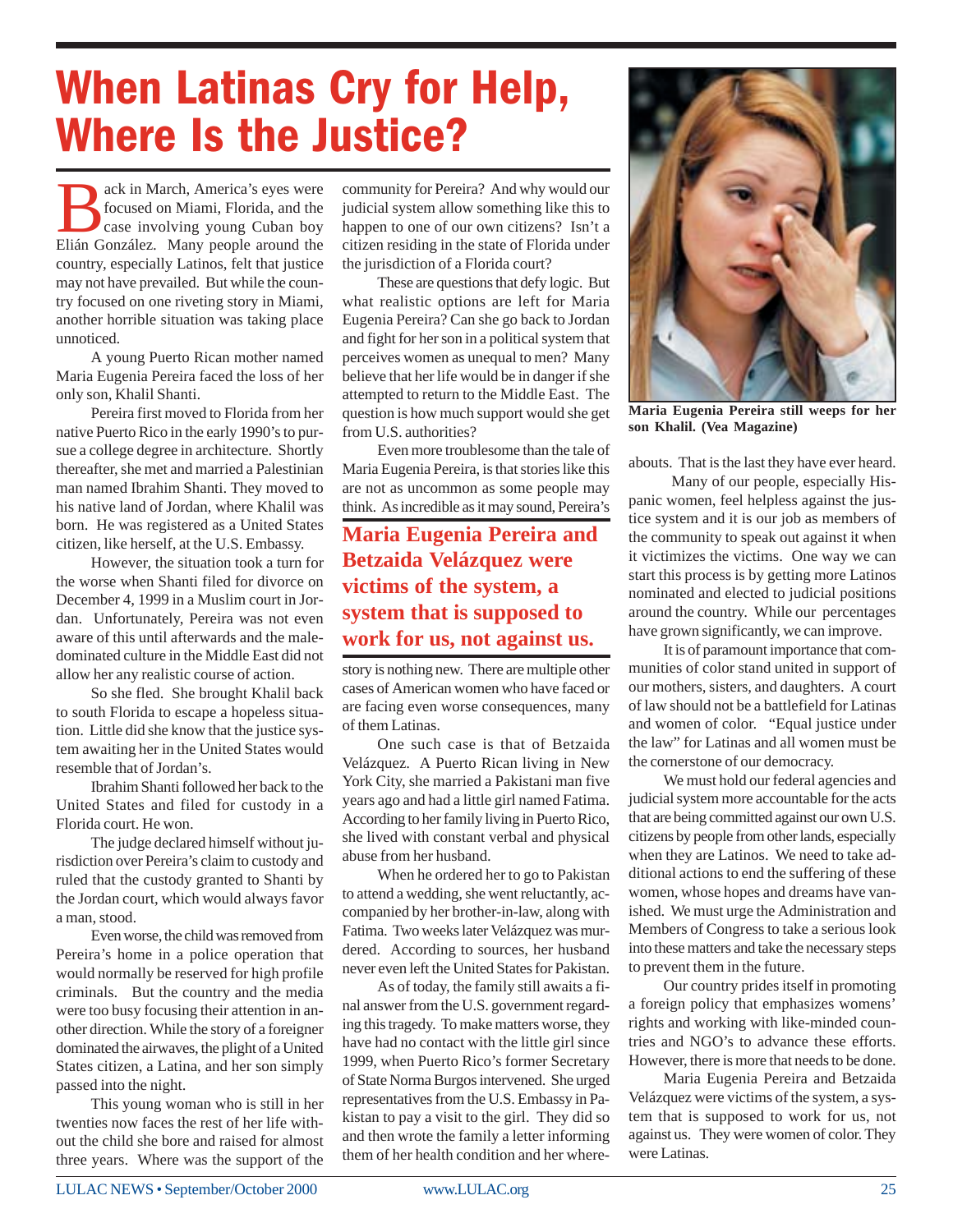### **Migrant Song Revisited: One Young Learner's Beginnings**

Guest Article by R. Joseph Rodríguez

#### **"Writing is a struggle against silence." -Carlos Fuentes**

"There is no such thing as coincidence," declares Latina writer Sandra Cisneros in the opening page of her third volume of poetry. For many of us, blessings fall from the sky, and our lives are rearranged forever. Certainly, this proved true in the Fall of 1992 while I was a senior student in high school.

I visited the local LULAC National Educational Service Center (LNESC) located at 2220 Broadway in Houston, Texas. Riding the MTA Harrisburg line bus allowed me to look out of the window, and I saw the center nestled in a church area with wild grass and weeds growing. A sign, having suffered from vandalism, announced the educational center's home. I knocked on the door. My knock brought a warm voice to the door, and a woman named Consuelo welcomed me. To my surprise, I belonged to the nouveau riche upon my entrance: a wealth of information to pursue higher education as well as financing my dream of academic success was displayed before my gaze in my search.

The year 1992 brought many surprises and joys for me. Discovering the LNESC office led to more treasures and successes. Since then, I have studied at numerous universities throughout the United States, including Texas, New York, Ohio, and Connecticut. My counselor and mentor, Roseann Blanco, guided me in my pursuit of academic success. Moreover, she assisted me with financial aid forms and scholarships. Her steady support and blessing became a familiar quilt in my life every academic year.

I joined the Talent Search program; I witnessed the fostering of one's talents and gifts in the company of Mrs. Blanco and her singing staff. Indeed, young student learners are gifted and full of potential and opportunity. However, positive guidance, discipline, and leadership are essential for achievement. In the presence of soul models such as Mrs. Blanco, I recognized the value of my own sense of self in my pursuit of higher education. I knew I was not alone in my intellectual journey.

Although I had a few counselors in my public schooling, they rarely expressed any interest in my academic future. They believed I would become a good manual laborer or perhaps someone's assistant or secretary. My counselors hardly had any time for me, even though I was a student with goals and ambition. In addition, most of my public school teachers trained me through the banking system—a model of instruction that involves regurgitating information as knowledge. Every week, I read passages from texts and answered the questions or problems that followed. Obedience to such assignments was applauded and rewarded every grading period. In opposition to learning by rote, I challenged this curricula and instruction, and I found *my* voice. I refused to be silenced through lifeless curricula and instruction.

I spoke from my space and asserted my sense of self and place, even if this meant encountering moments of both danger and possibility. LNESC saved and blessed me with the active counselors I hoped to finally find one day, but rarely encountered in my schooling experience. Indeed, I was a migrant student learner in search of a harvest. My high school counselors only dedicated their time to course scheduling, so they failed to meet with me during the semester other than to put me in someone else's classroom. And all I wanted, all *I* wanted was to be heard and guided. With whom could I speak to share my goals, my longing, my life? And, above all, who cared? I wondered.

If my public school counselors or teachers knew that I found my way to University Avenue, I am not too sure what they would say. Perhaps a few would weep. Maybe most of them would sigh and offer a slight swaggering of the hand or maybe they would raise an eyebrow, but I am still not too sure. Who's to know? I am the boy who earned **C**s and **D**s on his high school report cards and eventually graduated in 1993 with a 2.89 grade point average. In 1991, I failed the writing section of the Texas Assessment of Academic Skills (TAAS) and finally passed the following year on my second trial.

To make matters even more unsettling, I received the lowest scores on the Scholastic Aptitude Test (SAT) on two separate occasions. In contrast, I do not remember being as stupid as these measurement systems pronounced to educators and university admissions officers across the country. There had to be another way to succeed, and I hoped to one day find it. Surprisingly, I did. I survived: I am a survivor. In my journey, I have managed to overcome many challenges of which I did not think I was capable and of which many others did not think me capable either. This is especially true because I am young and from a family of manual laborers.

Peers and colleagues speak of financial successes in their careers, while I have the privilege to name the people who believed in me, including Mami and Papi. At the same time, my public schooling brought many moments of aloneness. Yet, I do not remember being lonely. Aloneness was necessary for a young learner, thinker, and writer yearning to break loose. At times, I felt like a common weed in the city's sidewalk cracks, hoping to one day make a way out of no way.

When I am invited to speak in public schools, I bring more questions than answers. I often share a question that tugs my psyche at the moment of my visit. Although my public schooling began nearly twenty years ago, I remember my earliest peers and friends. There is one question that keeps haunting me from my schooling experience. Perhaps this is due to the psychic violence and withdrawal I endured in my schooling. I ask myself, What happened to Bernardo, Orfa, Charles, Cynthia, Alejandro, Mónica, Demitrius, Luis, Ruby, Antonio, and Wanda? I know that schooling failed many of them. However, I hope that they found their voice. I believe they are sharing their gifts and what is yearning deep within their hearts.

As a young migrant learner in pursuit of academic success, I found myself in the presence of caring believers—Mrs. Blanco and her staff of advisers. The spring season is a time of rebirth, renewal, and hope, too. Nevertheless, the fall season reminds me of my treasure—the LULAC National Educational Service Center in Houston, Texas. Even today, more than eight years later, I remember the center as the blessing on Broadway Boulevard.

*The son of a Mexican mother and a Mexican American father, R. Joseph Rodríguez was born and raised in Houston, TX. He received a bachelor's degree from Kenyon College, in Ohio, a master's at the University of Texas, Austin, and is presently, pursuing a Ph.D. in the Neag School of Education at the University of Connecticut, Storrs. His work has appeared in* The Texas Observer *and* Hispanic Magazine*.*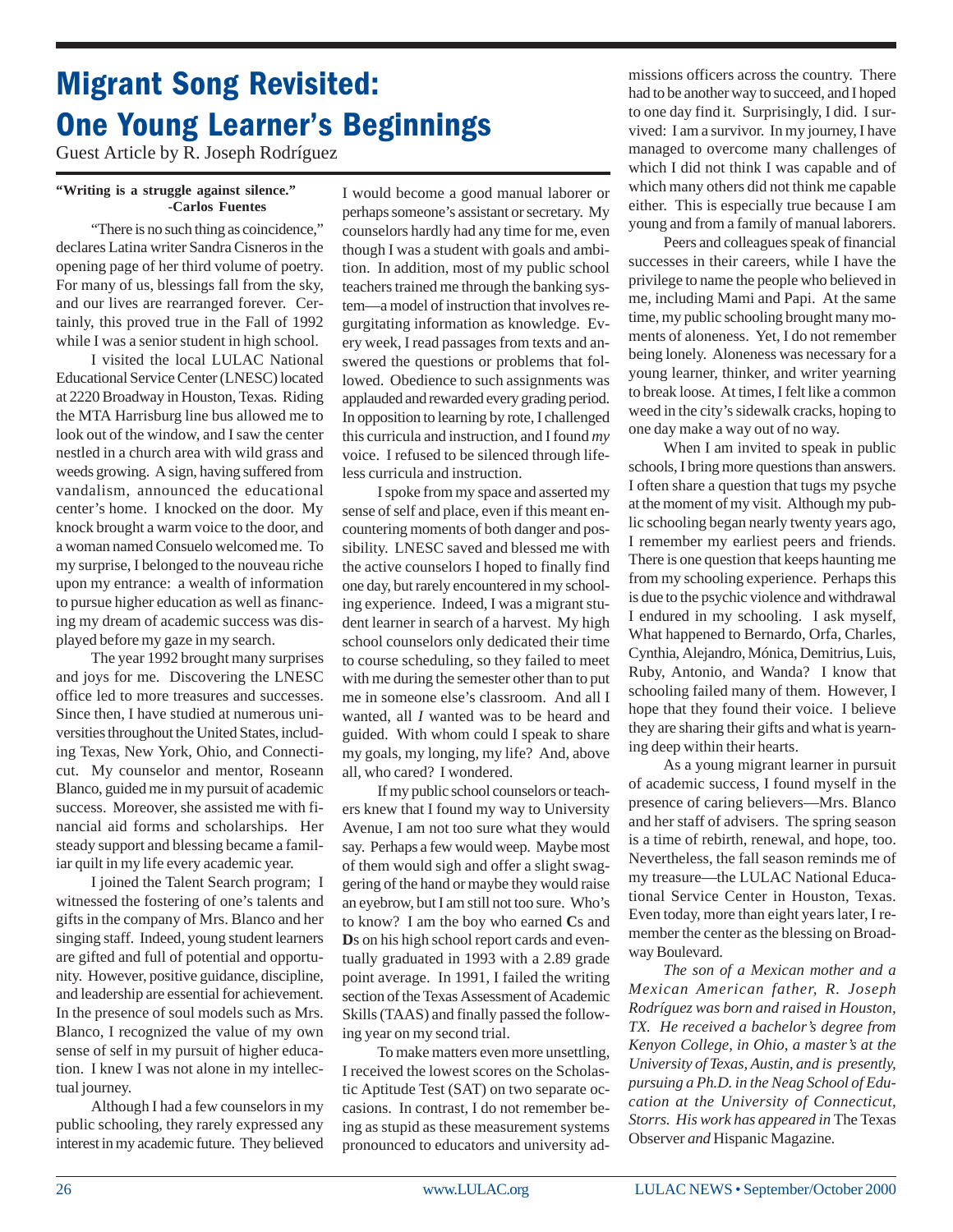# **Army Officer Becomes a Citizen Through Service**

"Freedom isn't free," said Army Lt. Col. Ray Mejia. "I know that sounds like an advertisement, but I want people to know how I feel about our country and about serving our country."

Mejia was an immigrant from Mexico when he came to the United States as a 14 year-old. After high school, he enlisted in the Army, later went to Officer Candidate School and was commissioned as a second lieutenant. He became a naturalized American citizen while he was a first lieutenant. Now, after 24 years of Army service, he wants to be a mentor and tell others what his Army experience has given him.

"I earned my citizenship through my military service, but I also believe that if a person has come to this country and decides to stay in this country, then that person also owes something back to this country. I could give back to the United States some of what I had received through my military service," continued Mejia.

"This is the land of opportunity," he declared. "Take advantage of everything that means by becoming a citizen. Voting in free elections is the greatest right a thinking person can have. Many people take that for granted in the U.S., but believe me, the naturalized citizen does not take the right to vote for granted."

Mejia thinks those who come to the United States to work but don't become citi-

### **Accelerated Naturalization Process For Army Soldiers**

Do you know you can become an American citizen with only three years of residency as a member of the United States Army? The normal residency requirement of five years is waived down to three years for Army soldiers, and the Army will help you process the paperwork!

Those resident aliens holding a valid INS I-551 "green card" may be eligible to enlist, pending a full determination of their qualifications. Soldiers who have been in

zens are missing out on what America really means. For him, becoming a citizen was as much something he did for his children and future generations as he did for himself. His children were born citizens and that, he said, is something no one can ever take from them.

"Being an American means something around the world, no matter where you go. I'll always be Mexican – I can stay loyal to my heritage. That's never going to change; my roots don't go away. But I am and think of myself as an American citizen. I believe that immigrants who live in America are selling themselves short if they don't become citizens. They are not being all they can be. They are not participating in this wonderful system that allows you to change things if you want, with your vote."

The naturalization process is accelerated and facilitated by the Army. Instead of requiring five years of residence in the United States, members of the Armed Forces can apply for citizenship after three years, and even overseas service in the Army counts toward that time. Personnel Services Battalions and Military Personnel Divisions assist soldiers and family members through the application process and forward the application packets to the U.S. Army Central Personnel Security Clearance Facility (CCF), where the documents are screened and forwarded directly to the Immigration and Naturalization Service (INS).

the Army for three years can go to their personnel services office and get assistance with filing the proper paperwork.

Time a soldier spends outside the United States on active duty overseas service counts toward the residency requirement. Soldiers fill out the required forms and their Army personnel services offices assist in filling out the consent for a records review, which will document the three years of service required. A full application must be forwarded to the INS to begin the naturalization process.

A full application includes: INS forms N-400, N-426, and G-325b; consent form for records release; money order or cashier's check for \$225.00; photocopy of the soldier's permanent resident card (INS I-551); two color photographs; copy of appointment letter for fingerprinting; and cover letter that



**Army Lt. Col. Ray Mejia.**

This saves considerable time, and Personnel Command officials estimate the waiting period to be only 120 days from the time the CCF forwards the application packet until the soldier hears from the INS.

"The Army is a great start for a young person trying to find him or herself; it was for me," Mejia said. " What other job would provide the opportunities that the Army has?

"The Army gave me the opportunity for training and education that helped me get where I am today," he said. "Everything that I am today, my ability to deal with people, problems, and issues, my sincerity, my values, I acquired all those things in the Army.

"I want my son to serve, so that he can learn what this freedom is all about. He'll benefit from his service in many ways, but also, for him to truly understand American citizenship, he needs to serve."

specifies periods of member unavailability and geographic preference for the INS interview. [\* These forms may be obtained from the Internet at www.ins.usdoj.gov or by calling 1-800-870-3676.]

The Army personnel services offices put the packets together and forwards them to the U.S. Army Central Personnel Security Clearance Facility, which will complete the screen and forward all associated documents directly to the INS. Army officials at the Personnel Command have reported that screened military applications may be processed in as quickly as 120 days.

For information, see The INS Guide to Naturalization, available at INS offices, at Army Community Services, or online at *http://www.ins.usdoj.gov/graphics/services/natz/insfnl.pdf.*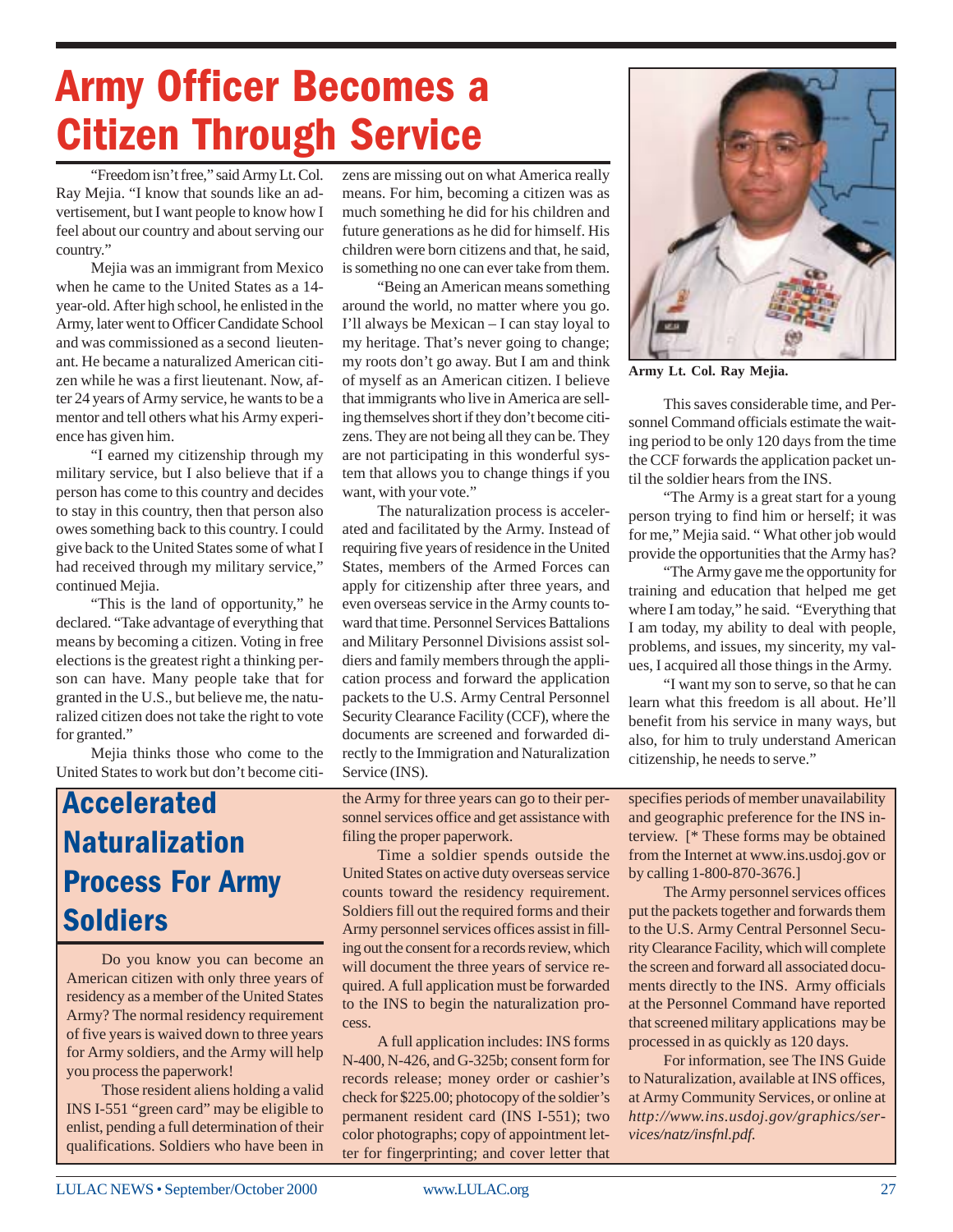### Mexico's President-elect **Vicente Fox** Fox Faces Challenges with Optimism and Strategy

n August 24, Mexico's Presidentelect Vicente Fox met with U.S. officials. The rounds of talks began with President Bill Clinton, Secretary of State Madeline Albright, and National Security Advisor Sandy Berger. Fox also met with presidential hopefuls, Vice President Al Gore and Texas Governor George W. Bush, to discuss the future of U.S.-Mexico relations.

Fox will be sworn in on December 1, 2000, and has ventured a series of proposals to improve U.S.-Mexico bilateral relations that range from Mexico's internal restructuring and rooting out of corruption, to the equalization of economic development and the reduction of migration. The presidentelect is seeking a shift from unilateral policies that counter the spirit of partnership created by the North American Free Trade Agreement (NAFTA) towards a multilateral mechanism and strategy by which the United States, Canada, and Mexico can work on common problems with the same objective.

In his efforts to connect with the outside world, Fox also has engaged with government officials throughout Latin America and Europe, particularly with those countries that Mexico shares intense trade associations. In addition to Mexico's NAFTA partners and Brussels, Belgium, he has focused particularly on Mercosur countries of the Southern Cone, as well as Central American countries like Belize and Guatemala.

Economic growth is a key element to the success of his plans for Mexico. Fox admits that in order to reduce current rates of labor migration, opportunities need to be created in Mexico so that children will not have to look elsewhere for work.

Fox's ultimate challenge will be to increase Mexico's economic growth by seven percent per annum. He concedes that these projects are ambitious and will not occur overnight. Fox envisions a series of investment efforts that include a micro-credit lending system, such as the one he started in Guanajuato, the state in which he was governor. Using Northern Italy as a model, Fox hopes to assist small-and medium-size companies grow throughout Mexico. His business plan also includes the creation of an institution similar to the Small Business Administration (SBA) to administer loans.

Fox proposes that as economic convergence grows between Mexico, the United States, and Canada, a holistic view of problems will narrow divisions. In that spirit, Fox has begun the *Mesa de Chapultepec*, a gathering of teams of experts from government, non-governmental organizations, and academia to create a long-term vision of where Mexico needs to go in the next 25 years.

The expected outcome is a collection of ideas from around the country, but also basic consensus building and alliance creation among the diverse political and social organizations in Mexico and outside to ensure governability and to further the development of the nation.

Fox expressed his great hopes for Mexico and lauded Mexicans' ability to create a democratic change. "It was not only a change of government or of a party, but a change from within. There is a spirit of hope, joy, and happiness, as well as responsibility," stated Fox. One bonus, Fox also mentioned, was the change in Mexico's image in the international community and the positive energy that can serve as a trampoline into real change.

Fox noted, "in 24 hours, Mexico passed from a single party regime, from an authoritarian regime into a democracy with stability." He credits President Ernesto Zedillo for the peaceful transition. Now, the Presidentelect must respond to the heightened expectations of the Mexican people, the United States, and the world.

Over the next few months, until he is sworn in as President, Fox and his team of experts will concentrate their efforts on a series of outreach projects that begin with finishing in detail restructuring programs for 359 sectors of government. Zedillo and his cabinet are actively assisting in the transition.

Fox is preparing Mexico's budget and six-year plan, the economic strategy that will serve as a guideline for his term in office. Mexican Presidents can only run for office once and their terms last six years. The sixyear plan will be unveiled on December 31.

As part of the plan, Fox seeks to re-



**Mexico President-elect Vicente Fox.**

duce government costs through a general overhaul, while increasing government revenues. One expected outcome is that government restructuring will also include a change in implementation standards, and thus a reduction of corrupt practices.

He also promised to remove some of the legal immunities from legal authorities to ensure immediate judgment and punishment. Mexican government officials are often immune from legal reprisals for bad practices. "We need to create an atmosphere of transparency and honesty. Government must be efficient, of high quality, and accountable. We must fight corruption from within," Fox added.

All these plans and strategies carry with them great expectations. The most important issues for LULAC include the improvement of public safety along the U.S.-Mexico border, new investment opportunities, and increased communication between Mexican government officials and LULAC members. The positive impact of their success could serve to lower perceptual fallout in the United States against Mexican nationals and other Latinos.

Fox acknowledges that the situation will not change immediately. He is especially interested in preventing further abuses along the border and will work to ensure that human rights are respected regardless of legal status.

He also advocates a law that would allow Mexicans in the United States to vote in Mexican elections. This proposal supports Fox's view that Mexicans in the U.S. are still his fellow countrymen and he hopes to see them return to Mexican soil in the future.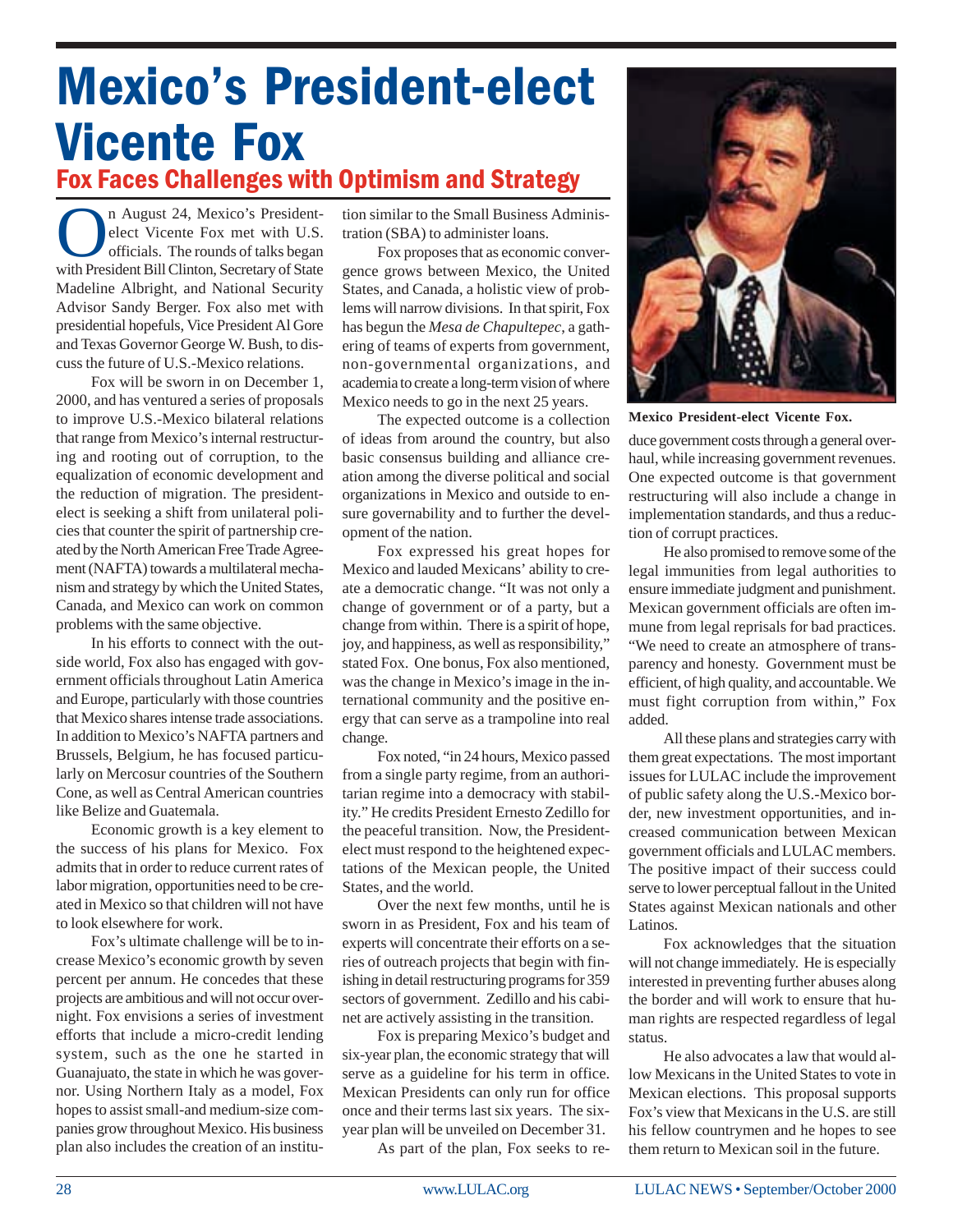### **LULAC Addresses Border Issue, Pushes for Dialogue Between Groups**

For the past year, LULAC councils across the country have actively fought against prejudice and are fostering the creation of dialogue in their communities. In an effort to prevent further confrontation between extreme groups, members in California and Arizona have been actively engaged in sponsoring peace rallies and border summits to create awareness of the tensions in their communities, particularly the volatile situation with Arizona ranchers apprehending undocumented workers and the recent attacks on migrant workers in San Diego.

On July 26th, members of LULAC attended a meeting at the Garden Grove Women's Civic Club where anti-immigrant groups like the California Coalition for Immigration Reform (CCIR) and the Voices of Citizens Together (VCT) gathered to discuss keeping immigrants, particularly Mexicans, out of the country. In an article by Nick Schou in the OC Weekly News, LULAC members were accused of having no interest in fighting "illegals" because they were only concerned with establishing little Tijuanas and South Americas up and down California.

Because of our activism, VCT and CCIR have accused LULAC members of being anti-American. Upon finding out about a rally held by LULAC on July 29, 2000, members of these two organizations issued a webcast entitled, "Join Us at the Border," calling together "patriots" to protest LULAC's rally at Border Field Park.

The memo clearly stated its goal: to ensure LULAC attendees and the media see our "BIG" signs and issue "Tools of Defense" to "counteract the pro-illegal alien lies and propaganda." The level of anti-immigrant rhetoric is high and tensions are mounting.

Yet, there are rays of hope. LULAC members through their kind hearts and diligent practices have forged a path against injustice and made their impact felt. While at the June 2000 Convention, the Arizona Delegation, led by Richard Fimbres, National Vice President for the Far West, held a summit with the U.S. District Attorney for Arizona, José de Jesús Rivera, Ron Wong from the Community Relations Service (CRS), and representatives from the U.S. Department of Justice, the Mexican Embassy, the National Hispanic Leadership Agenda, and other border groups concerned about the Arizona

ranchers' actions. Other important members of the LULAC delegation included Ray Velarde, National Legal Counsel, Ana Valenzuela Estrada, Immediate Past National Vice President for Women, and Mary Fimbres, Arizona State Director.

In addition, the LULAC delegation met with Congresswoman Lucille Roybal-Allard, Chair of the Congressional Hispanic Caucus, and Congressmen Ed Pastor (D-AZ); Charlie Gonzalez (D-TX); Luis Gutierrez (D-IL); and Joe Baca (D-CA).

The congressional members expressed their concerns and subsequently held meetings with Doris Meissner, Commissioner of the Immigration and Naturalization Service; Gus de la Viña, Chief of the Border Patrol; and David Aguilar, Tucson Sector Chief of the Border Patrol.

"The Congressional Hispanic Caucus is closely monitoring events in Arizona," said Congresswoman Roybal-Allard. "We applaud the Arizonans who are seeking positive solutions, and we wish to work with them towards addressing this problem. We have concerns about a small minority of Arizona residents who advocate vigilante justice."

Congressman Pastor has also taken the lead and facilitated discussion with local and national leaders and the Congressional Hispanic Caucus. Pastor is working with the CHC Task Forces on Immigration and Civil Rights, chaired by Congressmen Gutierrez and Gonzalez respectively, to develop recommendations that can positively influence the situation in Arizona.

As part of the Interagency Task Force for the *UN World Conference Against Racism, Racial Discrimination, Xenophobia and Related Intolerance* led by the White House, LULAC National Director of Policy and Legislation Gabriela Lemus brought these issues to the attention of the forum. LULAC was invited to participate in the conference and its organizational structure was proposed as a grassroots model for other countries to replicate as a way to decrease racism and increase dialogue among diverse communities.

"Organizations like LULAC present a positive role model for communities to follow," said Tim Johnson of the CRS. "They help to create the environment to reduce tensions by promoting awareness and opening lines of communication."

#### **Department of Education Invites LULAC Members To Regional Conferences**

LULAC members are invited to attend the U.S. Department of Education's *Improving America's Schools* Regional Conferences. The conferences will provide a unique opportunity to learn more about the Department's education programs and priorities.

A special focus will be placed on how LULAC members and the Latino community can work together with the Department of Education to promote equity and excellence in our schools. The next event will be held from October 2-4, 2000, in Louisville, KY, followed by a conference in Washington, D.C., from December 13-15, 2000. For more information, go to *www.ncbe.gwu.edu/iasconferences* on the Internet.

#### **Puerto Rico de Luto Fallece Sor Isolina**

LULAC expresó su pesar ante el fallecimiento de Sor Isolina Ferré.

"Nosotros en LULAC estamos muy apenados por el reciente fallecimiento de Sor Isolina," dijo Rick Dovalina, Presidente Nacional de LULAC. "Ella nos deja un legado de seis décadas de trabajo dedicado a los pobres. Ella impactó cientos de vidas con su sabiduría y su amigable forma de ser. Todos la vamos a extrañar. Su legado vivirá en nuestros corazones por siempre."

Por su dedicación al servicio comunitario el Presidente Bill Clinton le otorgó la Medalla de la Libertad. Este es el más alto galardón que los Estados Unidos le puede otorgar a un civil. Por los pasados 30 años, Sor Isolina, estuvo al frente de los Centros Sor Isolina Ferré. Estos centros comunitarios están dedicados a ayudar a comunidades pobres en Puerto Rico y en Nueva York.

"Ella siempre se comportó como una humilde sierva del señor cuyo deseo era ayudar a aquellos que así lo necesitaran. Nuestras oraciones en LULAC están con su familia y con el pueblo de Puerto Rico," añadió Dovalina.

A Sor Isolina le sobreviven su hermano Luis A. Ferré, ex-gobernador de Puerto Rico y fundador del Partido Nuevo Progresista.